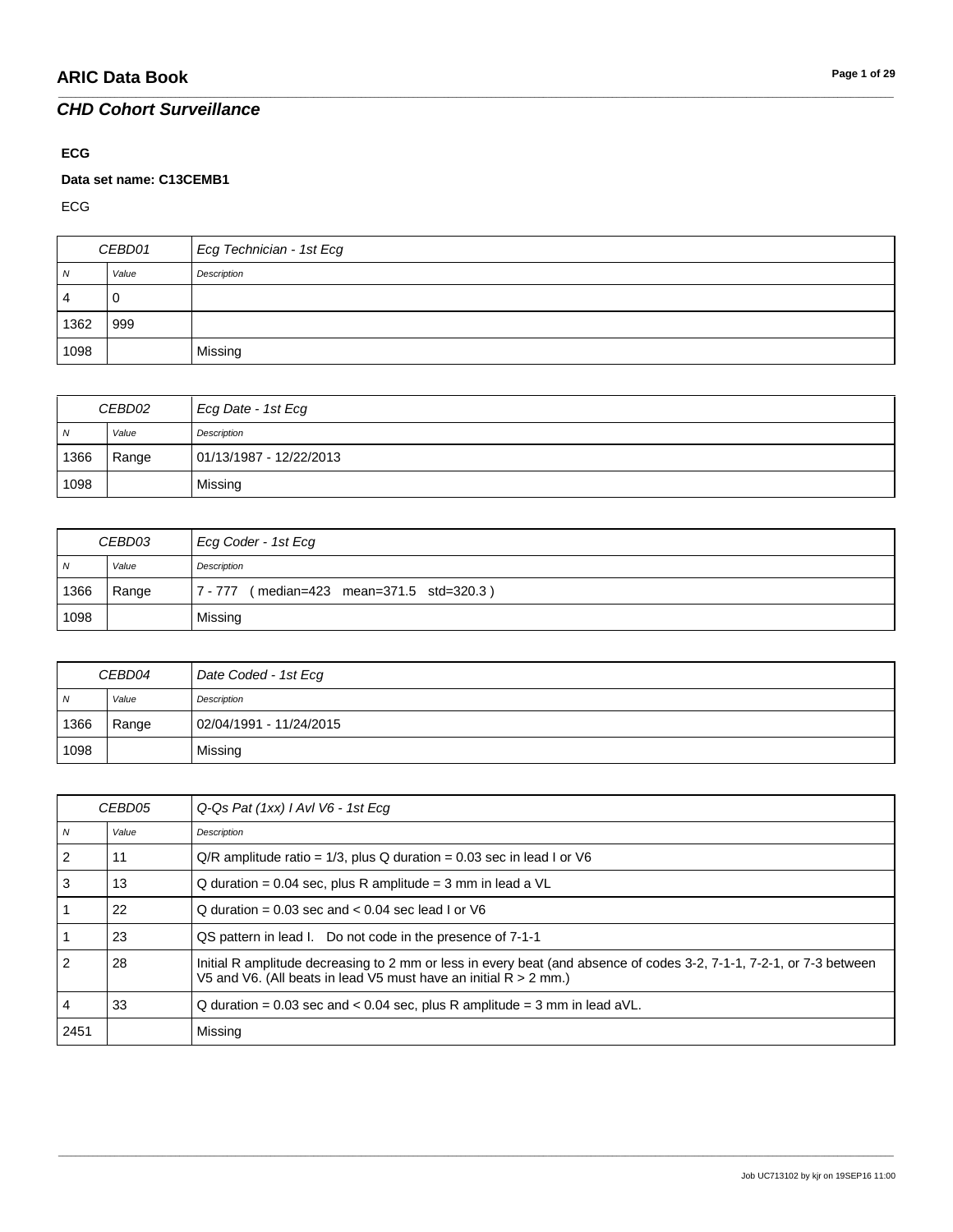|                | CEBD06 | Q-Qs Pat (1xx) li lii Avf - 1st Ecg                                                                               |
|----------------|--------|-------------------------------------------------------------------------------------------------------------------|
| $\overline{N}$ | Value  | Description                                                                                                       |
| 2              | 11     | $Q/R$ amplitude ratio = 1/3, plus Q duration = 0.03 sec in lead II                                                |
|                | 15     | Q duration = $0.05$ sec in lead aVF                                                                               |
| 3              | 21     | $Q/R$ amplitude ratio = 1/3, plus Q duration = 0.02 sec and < 0.03 in lead II                                     |
| 5              | 23     | QS pattern in lead II. Do not codee in the presence of 7-1-1.                                                     |
| 5              | 24     | Q duration = 0.04 sec and <0.05 sec in lead III, plus a Q-wave = 1.0 mm amplitude in the majority of beats in aVF |
| 6              | 26     | $Q$ duration = 5.0 mm in leads III or aVF                                                                         |
|                | 31     | $Q/R$ amplitude ratio = 1/5 and <1/3, plus Q duration = 0.02 sec and < 0.03 in lead II                            |
| 17             | 34     | Q duration = 0.03 sec and <0.04 sec in lead III, plus a Q-wave = 1.0 mm amplitude in the majority of beats in aVF |
| 2              | 35     | Q duration = $0.03$ sec and < $0.04$ sec in lead aVF                                                              |
| 10             | 36     | QS pattern in lead III and aVF. Do not codee in the presence of 7-1-1.                                            |
| 2412           |        | Missing                                                                                                           |

\_\_\_\_\_\_\_\_\_\_\_\_\_\_\_\_\_\_\_\_\_\_\_\_\_\_\_\_\_\_\_\_\_\_\_\_\_\_\_\_\_\_\_\_\_\_\_\_\_\_\_\_\_\_\_\_\_\_\_\_\_\_\_\_\_\_\_\_\_\_\_\_\_\_\_\_\_\_\_\_\_\_\_\_\_\_\_\_\_\_\_\_\_\_\_\_\_\_\_\_\_\_\_\_\_\_\_\_\_\_\_\_\_\_\_\_\_\_\_\_\_\_\_\_\_\_\_\_\_\_\_\_\_\_\_\_\_\_\_\_\_\_\_\_\_\_\_\_\_\_\_\_\_\_\_\_\_\_\_\_\_\_\_\_\_\_\_\_\_\_\_\_\_\_\_\_\_\_\_\_\_\_\_\_\_\_\_\_\_\_\_\_\_

|      | CEBD07            | Q-Qs Pat (1xx) V1-V5 - 1st Ecg                                                                                                                                                                                                                                         |
|------|-------------------|------------------------------------------------------------------------------------------------------------------------------------------------------------------------------------------------------------------------------------------------------------------------|
| N    | Value             | Description                                                                                                                                                                                                                                                            |
| 6    | 11                | $Q/R$ amplitude ratio = 1/3 plus Q duration = 0.03 sec in any of leads $V2-V5$                                                                                                                                                                                         |
| 7    | $12 \overline{ }$ | $Q$ duration = 0.04 sec in any of leads $V1-V5$                                                                                                                                                                                                                        |
| 28   | 16                | QS pattern when initial R-wave is present in adj lead to the right on the chest, in any leads V2-V6                                                                                                                                                                    |
| 13   | 17                | QS pattern in all of leads V1-V4 or V1-V5                                                                                                                                                                                                                              |
| 4    | 21                | $Q/R$ amplitude ratio = 1/3, plus Q duration = 0.02 sec and < 0.03 sec, in any of leads V2-V5                                                                                                                                                                          |
| 4    | 22                | Q duration = $0.03$ sec and < $0.04$ sec in any of leads $V2-V5$                                                                                                                                                                                                       |
| 25   | 27                | QS pattern in all of leads V1-V3 (do not code in the presence of 7-1-1                                                                                                                                                                                                 |
| 40   | 28                | Initial R amplitude decreasing to 2.0mm or less in every beat (and absence of codes 3-2, 7-1-1, 7-2-1, or 7-3) between<br>any of leads V2 and V3, V3 and V4, or V4 and V5 (all beats in the lead immediately to the right on the chest must<br>have an initial $R > 2$ |
|      | 31                | $Q/R$ amplitude ratio = 1/5 and < 1/3 plus Q duration = 0.02 and < 0.03 sec in any of leads V2-V5                                                                                                                                                                      |
| 35   | 32                | QS pattern in lead V1 and V2. (Do not code in the presence of 3-1 or 7-1-1.)                                                                                                                                                                                           |
| 2301 |                   | Missing                                                                                                                                                                                                                                                                |

\_\_\_\_\_\_\_\_\_\_\_\_\_\_\_\_\_\_\_\_\_\_\_\_\_\_\_\_\_\_\_\_\_\_\_\_\_\_\_\_\_\_\_\_\_\_\_\_\_\_\_\_\_\_\_\_\_\_\_\_\_\_\_\_\_\_\_\_\_\_\_\_\_\_\_\_\_\_\_\_\_\_\_\_\_\_\_\_\_\_\_\_\_\_\_\_\_\_\_\_\_\_\_\_\_\_\_\_\_\_\_\_\_\_\_\_\_\_\_\_\_\_\_\_\_\_\_\_\_\_\_\_\_\_\_\_\_\_\_\_\_\_\_\_\_\_\_\_\_\_\_\_\_\_\_\_\_\_\_\_\_\_\_\_\_\_\_\_\_\_\_\_\_\_\_\_\_\_\_\_\_\_\_\_\_\_\_\_\_\_\_\_\_

Job UC713102 by kjr on 19SEP16 11:00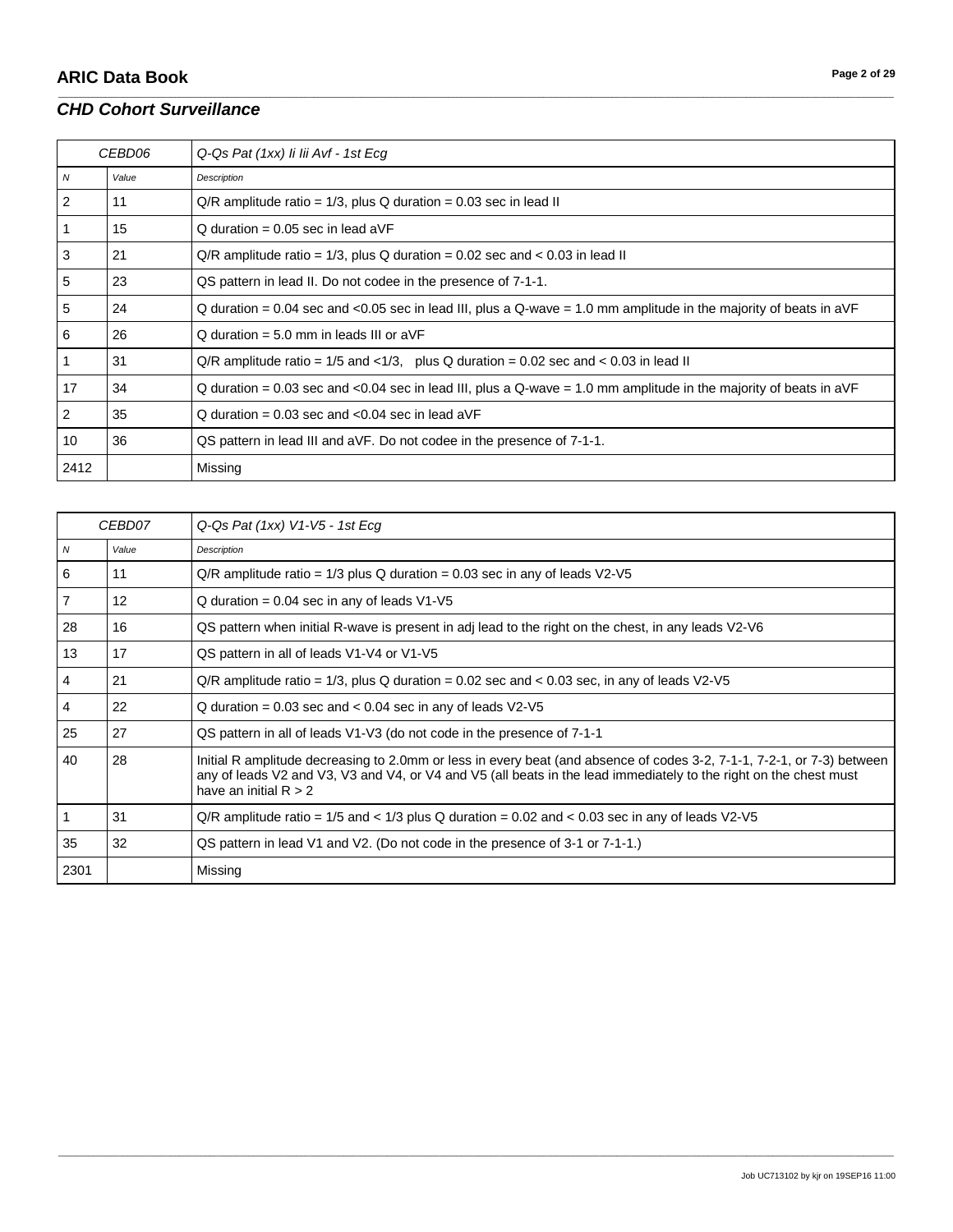# **ARIC Data Book Page 3 of 29**

### *CHD Cohort Surveillance*

| CEBD08 |       | St Seg Depr (4xx) I AvI V6 - 1st Ecg                                                                                                                          |
|--------|-------|---------------------------------------------------------------------------------------------------------------------------------------------------------------|
| N      | Value | Description                                                                                                                                                   |
| 89     |       | STJ depression = 0.5 mm and < 1.0 mm and ST segment horizontal or downward sloping in any of leads I, aVL, or V6                                              |
| 37     | 3     | No STJ depression as much as 0.5 mm but ST segment downward sloping and segment or T-wave nadir = 0.5 mm<br>below P-R baseline, in any of leads I, aVL, or V6 |
|        |       | STJ depression = 1.0 mm and ST segment upward sloping or U-shaped, in any of leads I, $aVL$ , or V6                                                           |
| 4      | 11    | STJ depression = 2.0 mm and ST segment horizontal or downward sloping in any of leads I, aVL, or V6                                                           |
| 40     | 12    | STJ depression = 1.0 mm but < 2.0 mm, and ST segment horizontal or downward sloping in any of leads I, aVL, or V6                                             |
| 2293   |       | Missing                                                                                                                                                       |

\_\_\_\_\_\_\_\_\_\_\_\_\_\_\_\_\_\_\_\_\_\_\_\_\_\_\_\_\_\_\_\_\_\_\_\_\_\_\_\_\_\_\_\_\_\_\_\_\_\_\_\_\_\_\_\_\_\_\_\_\_\_\_\_\_\_\_\_\_\_\_\_\_\_\_\_\_\_\_\_\_\_\_\_\_\_\_\_\_\_\_\_\_\_\_\_\_\_\_\_\_\_\_\_\_\_\_\_\_\_\_\_\_\_\_\_\_\_\_\_\_\_\_\_\_\_\_\_\_\_\_\_\_\_\_\_\_\_\_\_\_\_\_\_\_\_\_\_\_\_\_\_\_\_\_\_\_\_\_\_\_\_\_\_\_\_\_\_\_\_\_\_\_\_\_\_\_\_\_\_\_\_\_\_\_\_\_\_\_\_\_\_\_

| <i>CEBD09</i> |       | St Seg Depr (4xx) li lii Avf - 1st Ecg                                                                                                      |
|---------------|-------|---------------------------------------------------------------------------------------------------------------------------------------------|
|               | Value | Description                                                                                                                                 |
| 26            |       | STJ depression = 0.5 mm and < 1.0 mm and ST segment horizontal or downward sloping in lead II or $aVF$                                      |
| 10            |       | No STJ depression as much as 0.5 mm, but ST segment downward sloping and segment or T-wave nadir = 0.5 mm<br>below P-R baseline in lead II. |
| 3             | 11    | STJ depression = 2.0 mm and ST segment horizontal or downward sloping in lead II or aVF                                                     |
| 12            | 12    | STJ depression = 1.0 mm but < 2.0 mm and ST segment horizontal or downward sloping in lead II or $aVF$                                      |
| 2413          |       | Missing                                                                                                                                     |

| CEBD <sub>10</sub> |       | St Seg Depr (4xx) V1-V5 - 1st Ecg                                                                                                                       |
|--------------------|-------|---------------------------------------------------------------------------------------------------------------------------------------------------------|
| $\overline{N}$     | Value | Description                                                                                                                                             |
| 48                 | 2     | STJ depression = 0.5 mm and < 1.0 mm and ST segment horizontal or downward sloping in any of leads $V1 - V5$                                            |
| 18                 | 3     | No STJ depression as much as 0.5 mm, but ST segment downward sloping and segment or T-wave nadir = 0.5 mm<br>below P-R baseline in any of leads V2 - V5 |
|                    | 4     | STJ depression = 1.0 mm and ST segment upward sloping or U-shaped in any of leads $V1 - V5$                                                             |
| 15                 | 11    | STJ depression $= 2.0$ and ST segment horizontal or downward sloping in any of leads $V1-V5$                                                            |
| -29                | 12    | STJ depression = 2.0 and ST segment horizontal or downward sloping in any of leads V1 - V5                                                              |
| 2353               |       | Missing                                                                                                                                                 |

| CEBD100        |       | Cond 11- Lead 2, Ev6 |
|----------------|-------|----------------------|
| $\overline{M}$ | Value | Description          |
| 2464           |       | Missing              |

| CEBD101        |       | Cond 11- Lead 3, Ev6 |
|----------------|-------|----------------------|
| $\overline{N}$ | Value | Description          |
| $\overline{2}$ | 3     |                      |
| 2462           |       | Missing              |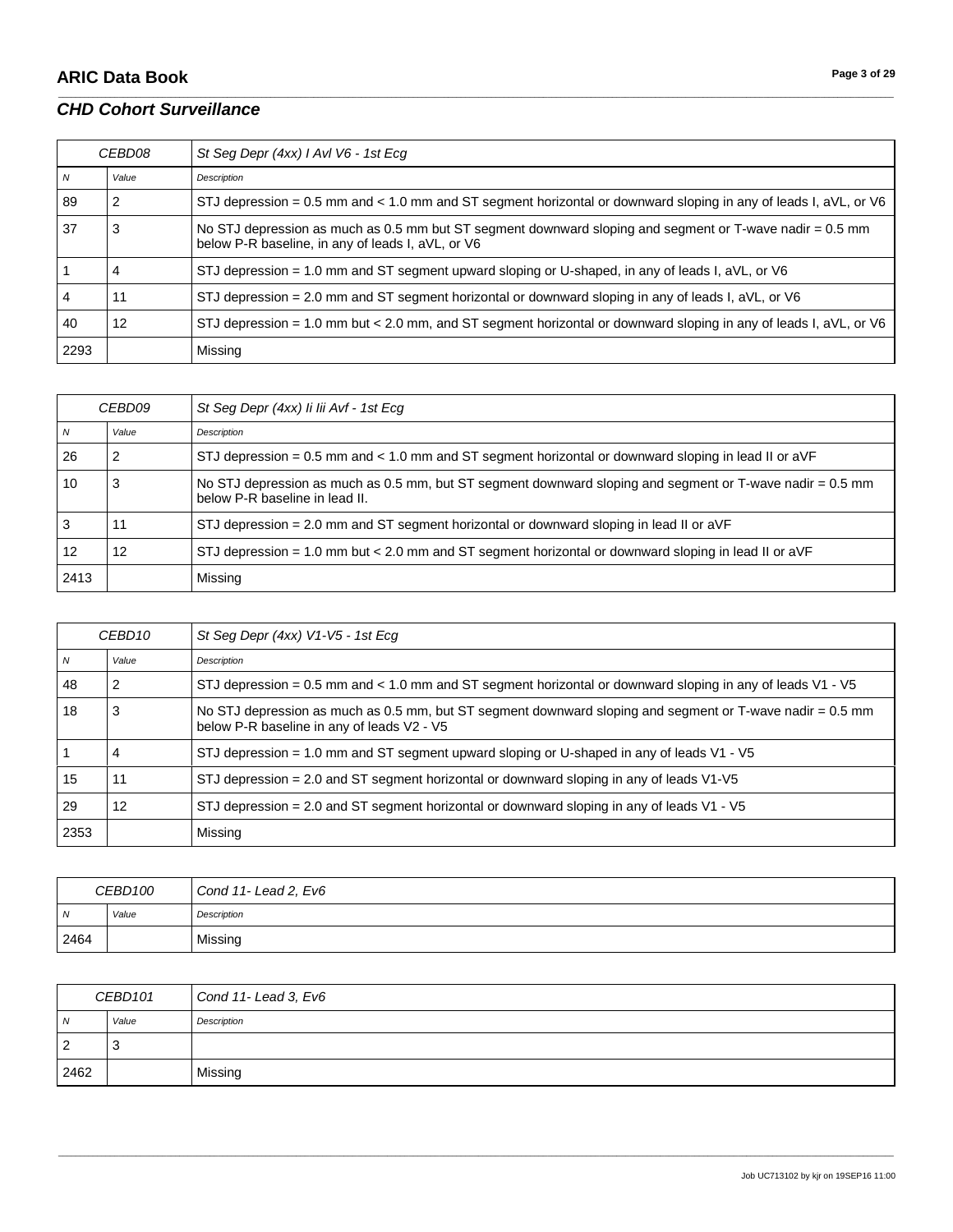# **ARIC Data Book Page 4 of 29**

### *CHD Cohort Surveillance*

| CEBD102 |       | Cond 12- Lead 1, Ed3,6,ev3 |
|---------|-------|----------------------------|
| 1V      | Value | Description                |
| 43      |       |                            |
| 17      | 3     |                            |
| 3       | 4     |                            |
| 2401    |       | Missing                    |

\_\_\_\_\_\_\_\_\_\_\_\_\_\_\_\_\_\_\_\_\_\_\_\_\_\_\_\_\_\_\_\_\_\_\_\_\_\_\_\_\_\_\_\_\_\_\_\_\_\_\_\_\_\_\_\_\_\_\_\_\_\_\_\_\_\_\_\_\_\_\_\_\_\_\_\_\_\_\_\_\_\_\_\_\_\_\_\_\_\_\_\_\_\_\_\_\_\_\_\_\_\_\_\_\_\_\_\_\_\_\_\_\_\_\_\_\_\_\_\_\_\_\_\_\_\_\_\_\_\_\_\_\_\_\_\_\_\_\_\_\_\_\_\_\_\_\_\_\_\_\_\_\_\_\_\_\_\_\_\_\_\_\_\_\_\_\_\_\_\_\_\_\_\_\_\_\_\_\_\_\_\_\_\_\_\_\_\_\_\_\_\_\_

| CEBD103      |       | Cond 12- Lead 2, Ed3,6,ev3 |
|--------------|-------|----------------------------|
| IV.          | Value | Description                |
| 40           |       |                            |
| <sub>5</sub> | 3     |                            |
| 5            | 4     |                            |
| 2414         |       | Missing                    |

| CEBD104 |        | Cond 12- Lead 3, Ed3,6,ev3 |
|---------|--------|----------------------------|
| 1 V     | Value  | Description                |
| 62      |        |                            |
| ٠       | ◠<br>د |                            |
| G       | 4      |                            |
| 2393    |        | Missing                    |

| CEBD105 |       | Cond 13- Lead 1, Ev4 |
|---------|-------|----------------------|
| N       | Value | Description          |
| 3       |       |                      |
| -3      | 3     |                      |
| 2458    |       | Missing              |

| CEBD106 |       | Cond 13-Lead 2, Ev4 |
|---------|-------|---------------------|
| N       | Value | Description         |
|         |       |                     |
| 2463    |       | Missing             |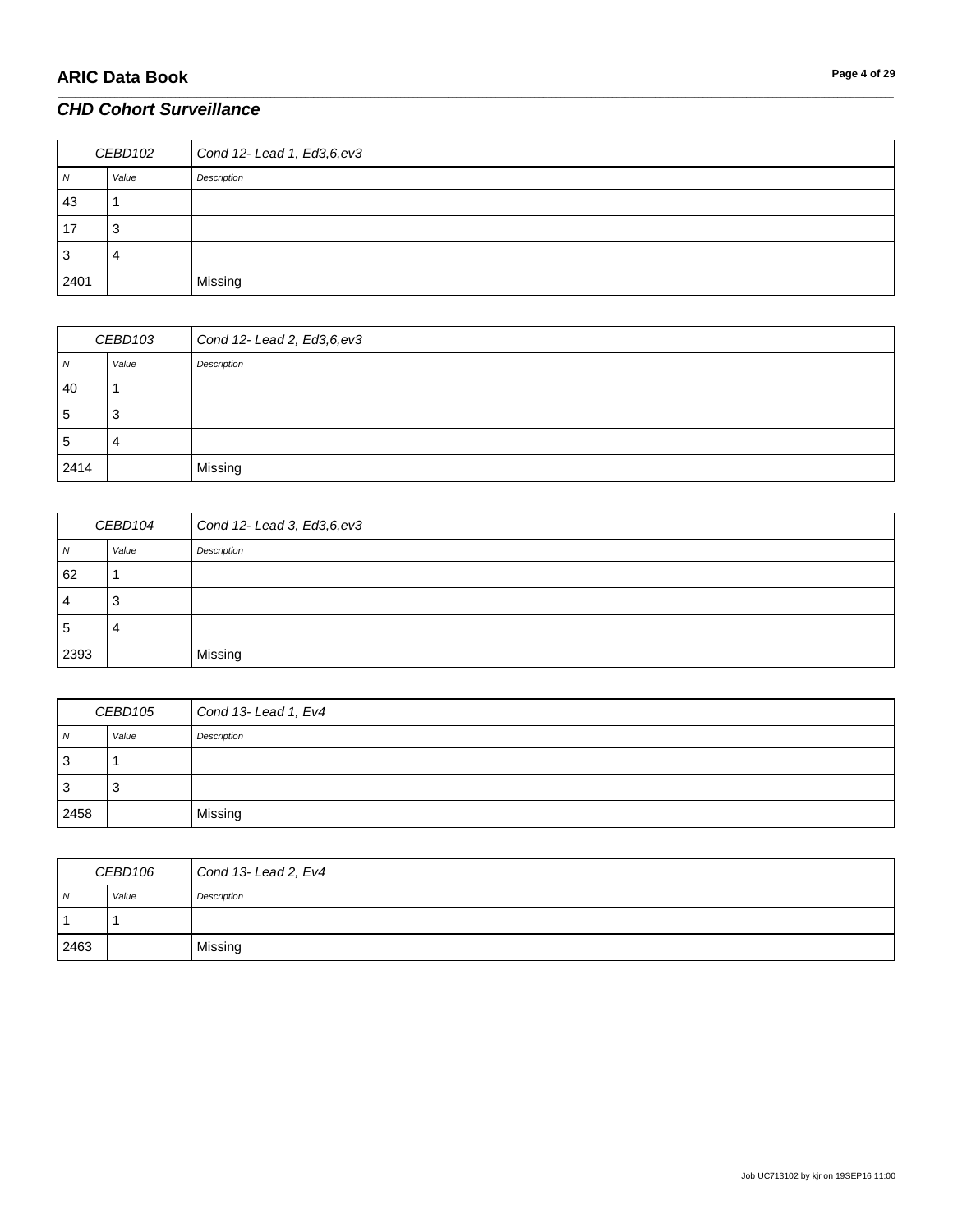| CEBD107 |       | Cond 13- Lead 3, Ev4 |
|---------|-------|----------------------|
| N       | Value | Description          |
| 5       |       |                      |
|         |       |                      |
| 2452    |       | Missing              |

\_\_\_\_\_\_\_\_\_\_\_\_\_\_\_\_\_\_\_\_\_\_\_\_\_\_\_\_\_\_\_\_\_\_\_\_\_\_\_\_\_\_\_\_\_\_\_\_\_\_\_\_\_\_\_\_\_\_\_\_\_\_\_\_\_\_\_\_\_\_\_\_\_\_\_\_\_\_\_\_\_\_\_\_\_\_\_\_\_\_\_\_\_\_\_\_\_\_\_\_\_\_\_\_\_\_\_\_\_\_\_\_\_\_\_\_\_\_\_\_\_\_\_\_\_\_\_\_\_\_\_\_\_\_\_\_\_\_\_\_\_\_\_\_\_\_\_\_\_\_\_\_\_\_\_\_\_\_\_\_\_\_\_\_\_\_\_\_\_\_\_\_\_\_\_\_\_\_\_\_\_\_\_\_\_\_\_\_\_\_\_\_\_

| CEBD108 |       | Cond 14- Lead 1, Ev3 |
|---------|-------|----------------------|
| 7V      | Value | Description          |
| 75      | n     |                      |
| 17      | 3     |                      |
| 5       | 4     |                      |
| 2367    |       | Missing              |

| CEBD109 |       | Cond 14- Lead 2, Ev3 |
|---------|-------|----------------------|
| 7V      | Value | Description          |
| 31      |       |                      |
| 6       | J     |                      |
| 6       | 4     |                      |
| 2421    |       | Missing              |

| CEBD11 |       | T Wave (5x) I AvI V6 - 1st Ecq                                                                                                                                                                               |
|--------|-------|--------------------------------------------------------------------------------------------------------------------------------------------------------------------------------------------------------------|
| N      | Value | Description                                                                                                                                                                                                  |
|        |       | Tamplitude negative 5.0 mm or more in either of leads I, V6, or in lead aVL when R amplitude is = 5.0 mm                                                                                                     |
| 327    |       | F amplitude negative or diphasic (positive-negative or negative-positive type) with negative phase at least 1.0 mm but<br>not as deep as 5.0 mm in lead I or V6, or in lead aVL when R amplitude is = 5.0 mm |
| 262    |       | T amplitude zero (flat), or negative, or diphasic (negative-positive type only) with less than 1.0 mm negative phase in<br>lead I or $V6$ , or in lead aVL when R amplitude is $= 5.0$ mm                    |
| 1868   |       | Missing                                                                                                                                                                                                      |

| CEBD110     |       | Cond 14- Lead 3, Ev3 |
|-------------|-------|----------------------|
| N           | Value | Description          |
| 47          | 2     |                      |
| 6           | 3     |                      |
| $\mathbf b$ | 4     |                      |
| 2406        |       | Missing              |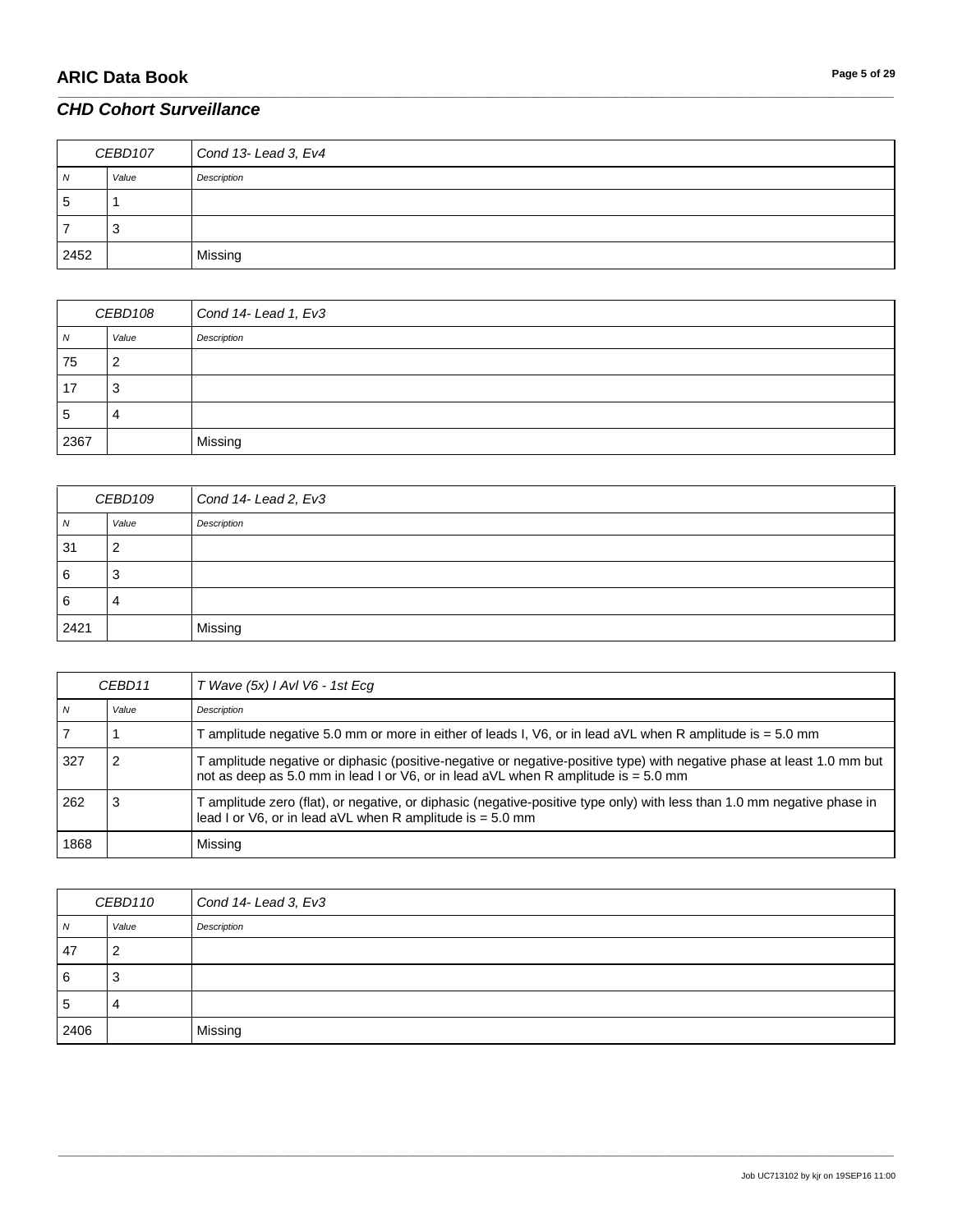| CEBD111 |       | Cond 15- Lead 1, Ev4 |
|---------|-------|----------------------|
| N       | Value | Description          |
| 3       |       |                      |
|         |       |                      |
| 2460    |       | Missing              |

\_\_\_\_\_\_\_\_\_\_\_\_\_\_\_\_\_\_\_\_\_\_\_\_\_\_\_\_\_\_\_\_\_\_\_\_\_\_\_\_\_\_\_\_\_\_\_\_\_\_\_\_\_\_\_\_\_\_\_\_\_\_\_\_\_\_\_\_\_\_\_\_\_\_\_\_\_\_\_\_\_\_\_\_\_\_\_\_\_\_\_\_\_\_\_\_\_\_\_\_\_\_\_\_\_\_\_\_\_\_\_\_\_\_\_\_\_\_\_\_\_\_\_\_\_\_\_\_\_\_\_\_\_\_\_\_\_\_\_\_\_\_\_\_\_\_\_\_\_\_\_\_\_\_\_\_\_\_\_\_\_\_\_\_\_\_\_\_\_\_\_\_\_\_\_\_\_\_\_\_\_\_\_\_\_\_\_\_\_\_\_\_\_

| CEBD112 |       | Cond 15- Lead 2, Ev4 |
|---------|-------|----------------------|
| N       | Value | Description          |
| 2464    |       | Missing              |

| CEBD113 |       | Cond 15- Lead 3, Ev4 |
|---------|-------|----------------------|
| N       | Value | Description          |
| 6       | _     |                      |
| 2       | -3    |                      |
| 2456    |       | Missing              |

| CEBD114        |       | Cond 16- Lead 1, Ev7 |
|----------------|-------|----------------------|
| $\overline{N}$ | Value | Description          |
| $\overline{2}$ | ۰J    |                      |
| 2462           |       | Missing              |

| CEBD115 |       | Cond 16-Lead 2, Ev7 |
|---------|-------|---------------------|
| N       | Value | Description         |
| 2464    |       | Missing             |

| CEBD116        |       | Cond 16- Lead 3, Ev7 |
|----------------|-------|----------------------|
| N              | Value | Description          |
|                |       |                      |
| $\overline{2}$ | చ     |                      |
| 2461           |       | Missing              |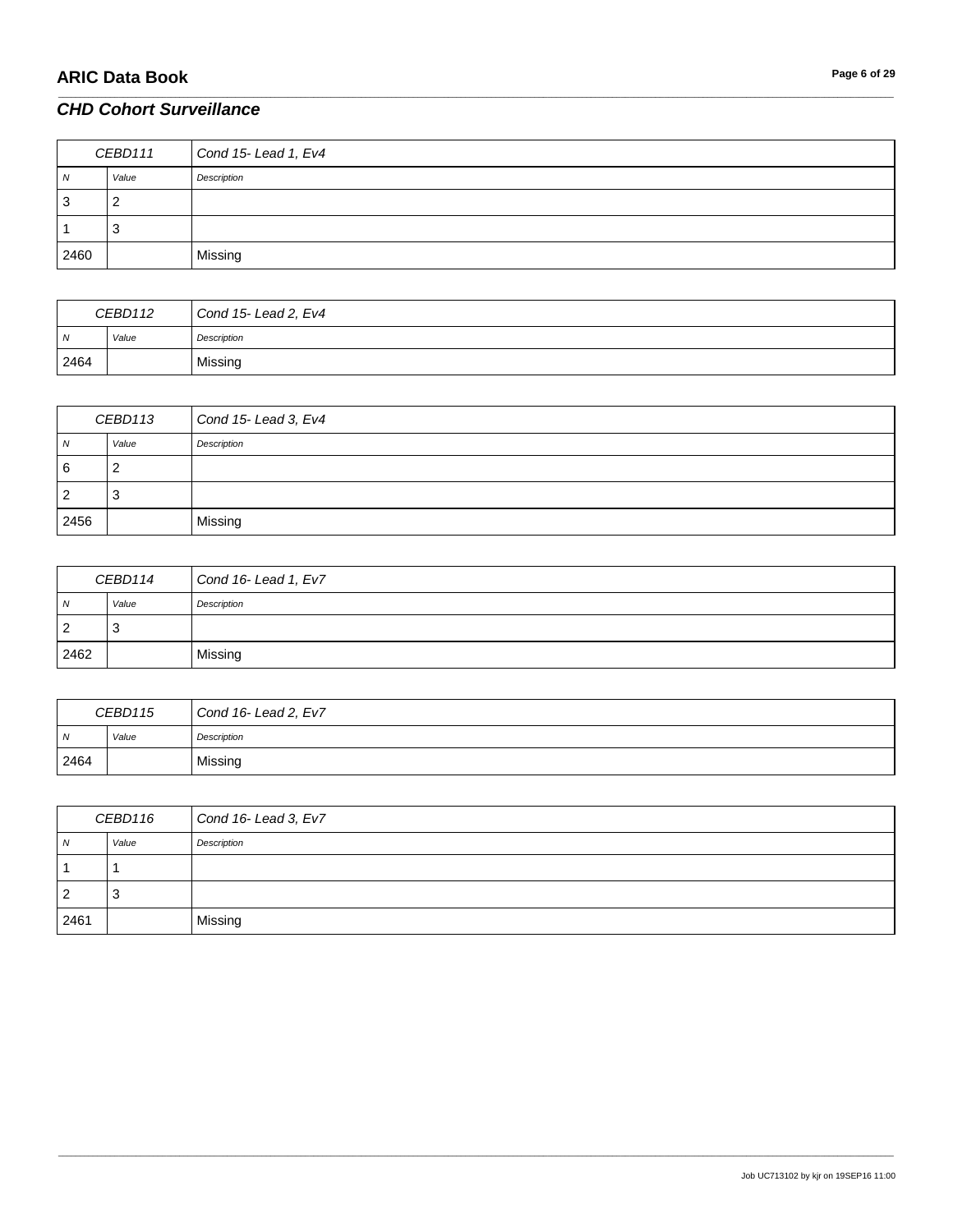| CEBD117 |       | Cond 17-Lead 1, Ev8 |
|---------|-------|---------------------|
| N       | Value | Description         |
| 9       |       |                     |
| 6       | ∼     |                     |
| 129     | 3     |                     |
| 4       | 4     |                     |
| 2316    |       | Missing             |

\_\_\_\_\_\_\_\_\_\_\_\_\_\_\_\_\_\_\_\_\_\_\_\_\_\_\_\_\_\_\_\_\_\_\_\_\_\_\_\_\_\_\_\_\_\_\_\_\_\_\_\_\_\_\_\_\_\_\_\_\_\_\_\_\_\_\_\_\_\_\_\_\_\_\_\_\_\_\_\_\_\_\_\_\_\_\_\_\_\_\_\_\_\_\_\_\_\_\_\_\_\_\_\_\_\_\_\_\_\_\_\_\_\_\_\_\_\_\_\_\_\_\_\_\_\_\_\_\_\_\_\_\_\_\_\_\_\_\_\_\_\_\_\_\_\_\_\_\_\_\_\_\_\_\_\_\_\_\_\_\_\_\_\_\_\_\_\_\_\_\_\_\_\_\_\_\_\_\_\_\_\_\_\_\_\_\_\_\_\_\_\_\_

| CEBD118 |       | Cond 17-Lead 2, Ev8 |
|---------|-------|---------------------|
| ΙV      | Value | Description         |
|         |       |                     |
|         | ◠     |                     |
| 20      | 3     |                     |
|         | 4     |                     |
| 2441    |       | Missing             |

| CEBD119 |       | Cond 17-Lead 3, Ev8 |
|---------|-------|---------------------|
| N       | Value | Description         |
|         |       |                     |
| 11      | 2     |                     |
| 78      | 3     |                     |
| 3       | 4     |                     |
| 2365    |       | Missing             |

| CEBD <sub>12</sub> |       | T Wave (5x) li lii Avf - 1st Ecq                                                                                                                                                                      |
|--------------------|-------|-------------------------------------------------------------------------------------------------------------------------------------------------------------------------------------------------------|
| N                  | Value | Description                                                                                                                                                                                           |
| -84                |       | T amplitude negative or diphasic with negative phase (negative-positive or positive-negative type) at least 1.0 mm but<br>not as deep as 5.0 mm in lead II, or in lead aVF when QRS is mainly upright |
| 147                | 3     | T amplitude zero (flat), or negative, or diphasic (negative-positive type only) with less than 1.0 mm negative phase in<br>lead II: not Coded in lead aVF                                             |
| 2233               |       | Missing                                                                                                                                                                                               |

| CEBD120        |       | Cond 18- Lead 1, Ed4, 7, ev5 |
|----------------|-------|------------------------------|
| $\overline{N}$ | Value | Description                  |
| <sup>6</sup>   |       |                              |
| 2458           |       | Missing                      |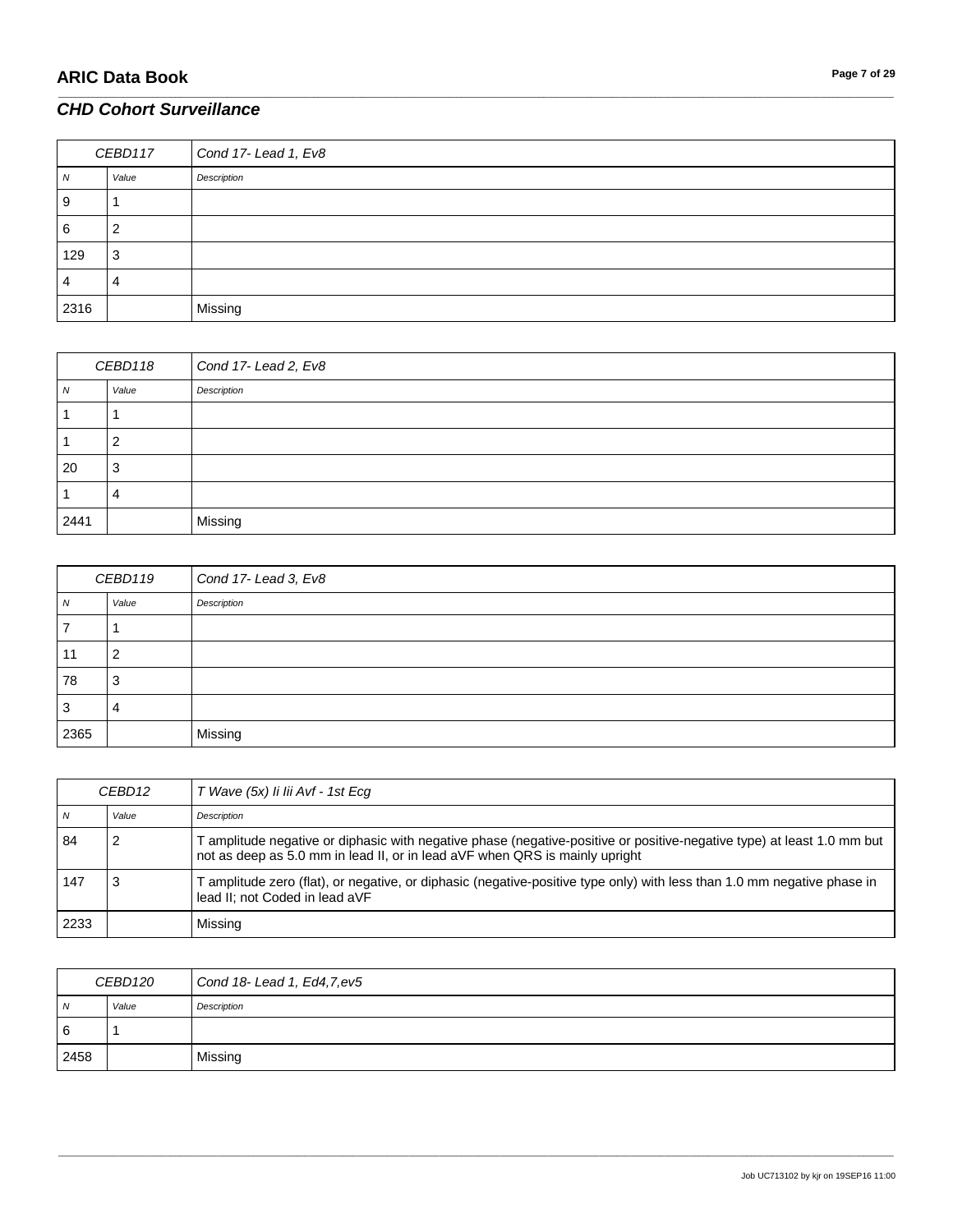| CEBD121        |       | Cond 18- Lead 2, Ed4, 7, ev5 |
|----------------|-------|------------------------------|
| N              | Value | Description                  |
| $\overline{2}$ |       |                              |
|                |       |                              |
| 2461           |       | Missing                      |

\_\_\_\_\_\_\_\_\_\_\_\_\_\_\_\_\_\_\_\_\_\_\_\_\_\_\_\_\_\_\_\_\_\_\_\_\_\_\_\_\_\_\_\_\_\_\_\_\_\_\_\_\_\_\_\_\_\_\_\_\_\_\_\_\_\_\_\_\_\_\_\_\_\_\_\_\_\_\_\_\_\_\_\_\_\_\_\_\_\_\_\_\_\_\_\_\_\_\_\_\_\_\_\_\_\_\_\_\_\_\_\_\_\_\_\_\_\_\_\_\_\_\_\_\_\_\_\_\_\_\_\_\_\_\_\_\_\_\_\_\_\_\_\_\_\_\_\_\_\_\_\_\_\_\_\_\_\_\_\_\_\_\_\_\_\_\_\_\_\_\_\_\_\_\_\_\_\_\_\_\_\_\_\_\_\_\_\_\_\_\_\_\_

| CEBD122 |       | Cond $18$ - Lead 3, Ed4, 7, ev $5$ |
|---------|-------|------------------------------------|
| N       | Value | Description                        |
| 8       |       |                                    |
| -3      | د.    |                                    |
| 2453    |       | Missing                            |

| CEBD123 |       | Cond 19-Lead 1, Ev5 |
|---------|-------|---------------------|
| N       | Value | Description         |
| 8       | ∠     |                     |
|         | 3     |                     |
| 2455    |       | Missing             |

| CEBD124 |       | Cond 19-Lead 2, Ev5 |
|---------|-------|---------------------|
| N       | Value | Description         |
| 19      | -     |                     |
| 2445    |       | Missing             |

| CEBD125        |       | Cond 19-Lead 3, Ev5 |
|----------------|-------|---------------------|
| N              | Value | Description         |
| 8              | 2     |                     |
| $\overline{4}$ | 3     |                     |
| 2452           |       | Missing             |

| CEBD126 |              | <b>Ed1 Pattern Met</b> |
|---------|--------------|------------------------|
| N       | Value        | Description            |
| 11      | $\checkmark$ |                        |
| 2453    |              | Missing                |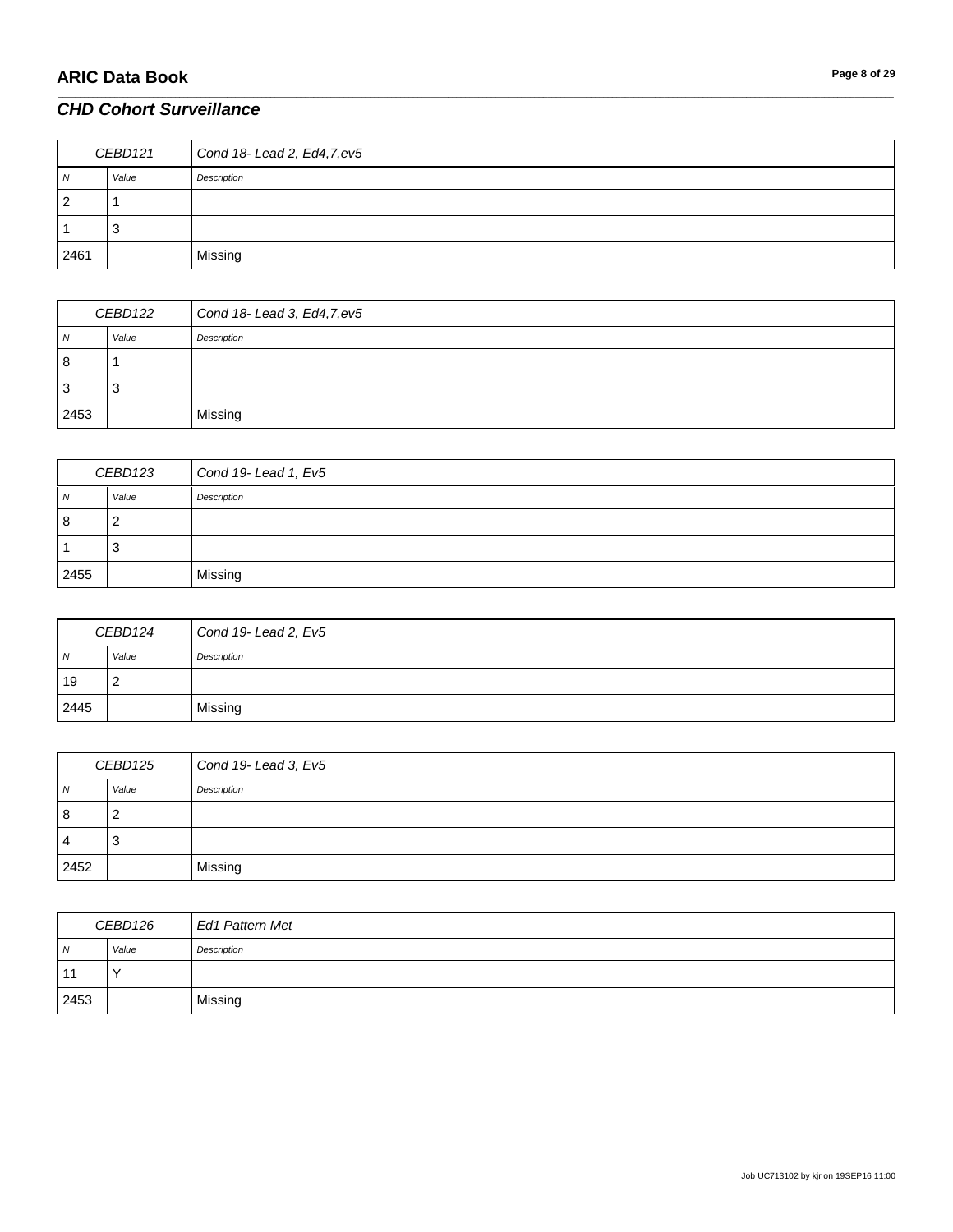| CEBD127        |       | Ed2 Pattern Met |
|----------------|-------|-----------------|
| $\overline{M}$ | Value | Description     |
| 2464           |       | Missing         |

\_\_\_\_\_\_\_\_\_\_\_\_\_\_\_\_\_\_\_\_\_\_\_\_\_\_\_\_\_\_\_\_\_\_\_\_\_\_\_\_\_\_\_\_\_\_\_\_\_\_\_\_\_\_\_\_\_\_\_\_\_\_\_\_\_\_\_\_\_\_\_\_\_\_\_\_\_\_\_\_\_\_\_\_\_\_\_\_\_\_\_\_\_\_\_\_\_\_\_\_\_\_\_\_\_\_\_\_\_\_\_\_\_\_\_\_\_\_\_\_\_\_\_\_\_\_\_\_\_\_\_\_\_\_\_\_\_\_\_\_\_\_\_\_\_\_\_\_\_\_\_\_\_\_\_\_\_\_\_\_\_\_\_\_\_\_\_\_\_\_\_\_\_\_\_\_\_\_\_\_\_\_\_\_\_\_\_\_\_\_\_\_\_

| CEBD128 |       | Ed3 Pattern Met |
|---------|-------|-----------------|
| N       | Value | Description     |
| 2464    |       | Missing         |

| CEBD129        |       | Ed4 Pattern Met |
|----------------|-------|-----------------|
| $\overline{M}$ | Value | Description     |
| 2464           |       | Missing         |

| CEBD13 |       | T Wave (5x) V1-V5 - 1st Ecg                                                                                                                                                      |
|--------|-------|----------------------------------------------------------------------------------------------------------------------------------------------------------------------------------|
| N      | Value | Description                                                                                                                                                                      |
| -17    |       | F amplitude negative 5.0 mm or more in any of leads V2 - V5                                                                                                                      |
| 228    |       | T amplitude negative (flat), or diphasic (negative-positive or positive-negative type) with negative phase at least 1.0<br>mm but not as deep as 5.0 mm, in any of leads V2 - V5 |
| 123    |       | T amplitude zero (flat), or negative, or diphasic (negative-positive type only) with less than 1.0 mm negative phase, in<br>any of leads V3 - V5                                 |
| 2096   |       | Missing                                                                                                                                                                          |

| CEBD130        |       | <b>Ed5 Pattern Met</b> |
|----------------|-------|------------------------|
| $\overline{N}$ | Value | Description            |
|                |       |                        |
| 2463           |       | Missing                |

| CEBD131        |       | <b>Ed6 Pattern Met</b> |
|----------------|-------|------------------------|
| $\overline{M}$ | Value | Description            |
| 3              |       |                        |
| 2461           |       | Missing                |

| CEBD132 |       | Ed7 Pattern Met |
|---------|-------|-----------------|
| Ν       | Value | Description     |
|         |       |                 |
| 2463    |       | Missing         |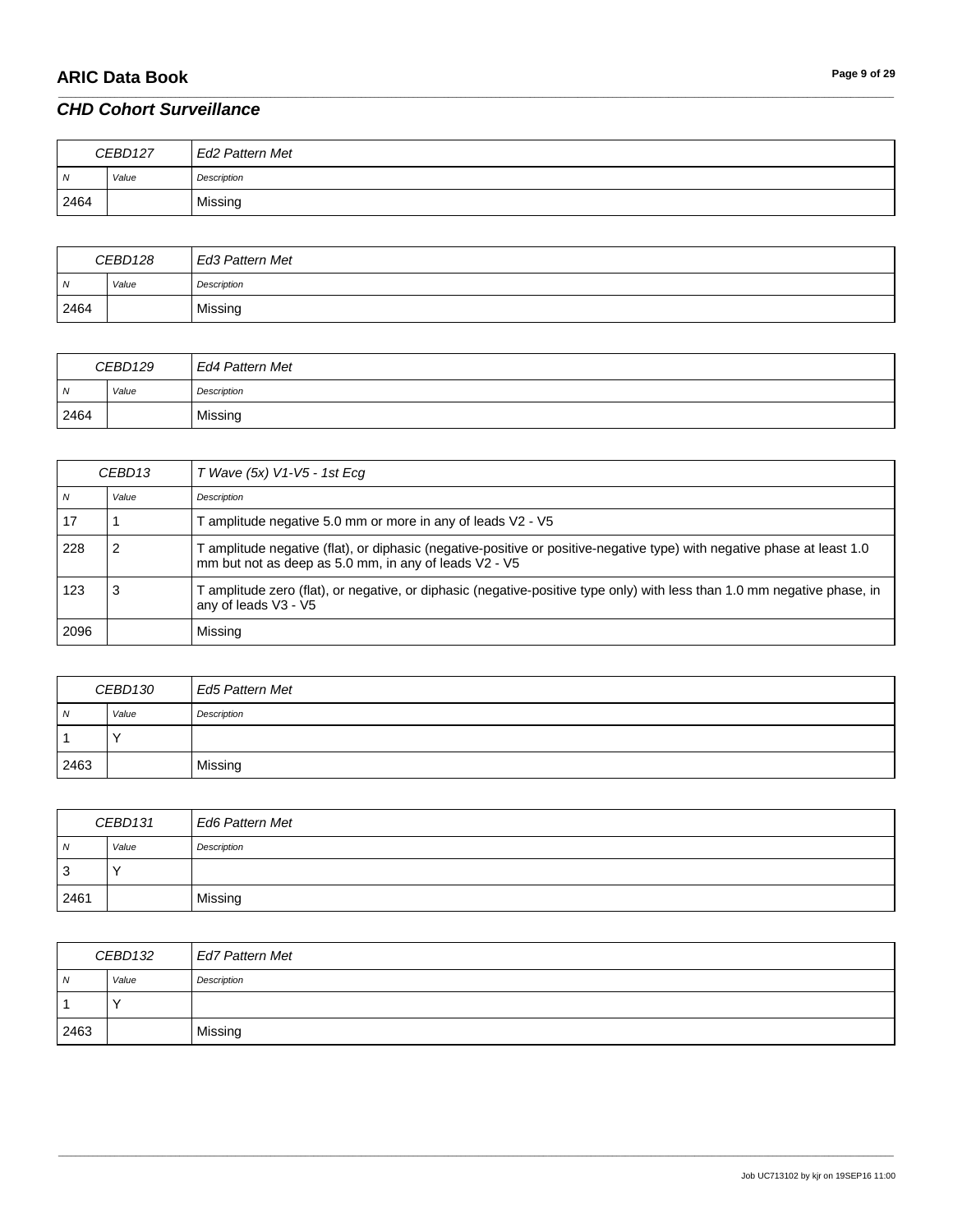| CEBD133        |              | Ev1 Pattern Met |
|----------------|--------------|-----------------|
| $\overline{N}$ | Value        | Description     |
| 100            | $\checkmark$ |                 |
| 2364           |              | Missing         |

\_\_\_\_\_\_\_\_\_\_\_\_\_\_\_\_\_\_\_\_\_\_\_\_\_\_\_\_\_\_\_\_\_\_\_\_\_\_\_\_\_\_\_\_\_\_\_\_\_\_\_\_\_\_\_\_\_\_\_\_\_\_\_\_\_\_\_\_\_\_\_\_\_\_\_\_\_\_\_\_\_\_\_\_\_\_\_\_\_\_\_\_\_\_\_\_\_\_\_\_\_\_\_\_\_\_\_\_\_\_\_\_\_\_\_\_\_\_\_\_\_\_\_\_\_\_\_\_\_\_\_\_\_\_\_\_\_\_\_\_\_\_\_\_\_\_\_\_\_\_\_\_\_\_\_\_\_\_\_\_\_\_\_\_\_\_\_\_\_\_\_\_\_\_\_\_\_\_\_\_\_\_\_\_\_\_\_\_\_\_\_\_\_

| CEBD134        |             | Ev2 Pattern Met |
|----------------|-------------|-----------------|
| $\overline{N}$ | Value       | Description     |
| 5              | $\check{ }$ |                 |
| 2459           |             | Missing         |

| CEBD135 |              | Ev3 Pattern Met |
|---------|--------------|-----------------|
| ıN.     | Value        | Description     |
| 202     | $\checkmark$ |                 |
| 2262    |              | Missing         |

| CEBD136        |       | <b>Ev4 Pattern Met</b> |
|----------------|-------|------------------------|
| $\overline{N}$ | Value | Description            |
| 13             |       |                        |
| 2451           |       | Missing                |

| CEBD137 |       | Ev5 Pattern Met |
|---------|-------|-----------------|
| N       | Value | Description     |
| 29      |       |                 |
| 2435    |       | Missing         |

| CEBD138 |       | Ev6 Pattern Met |
|---------|-------|-----------------|
| N       | Value | Description     |
| 2464    |       | Missing         |

| CEBD139    |       | <b>Ev7 Pattern Met</b> |
|------------|-------|------------------------|
| $\sqrt{N}$ | Value | Description            |
|            |       |                        |
| 2463       |       | Missing                |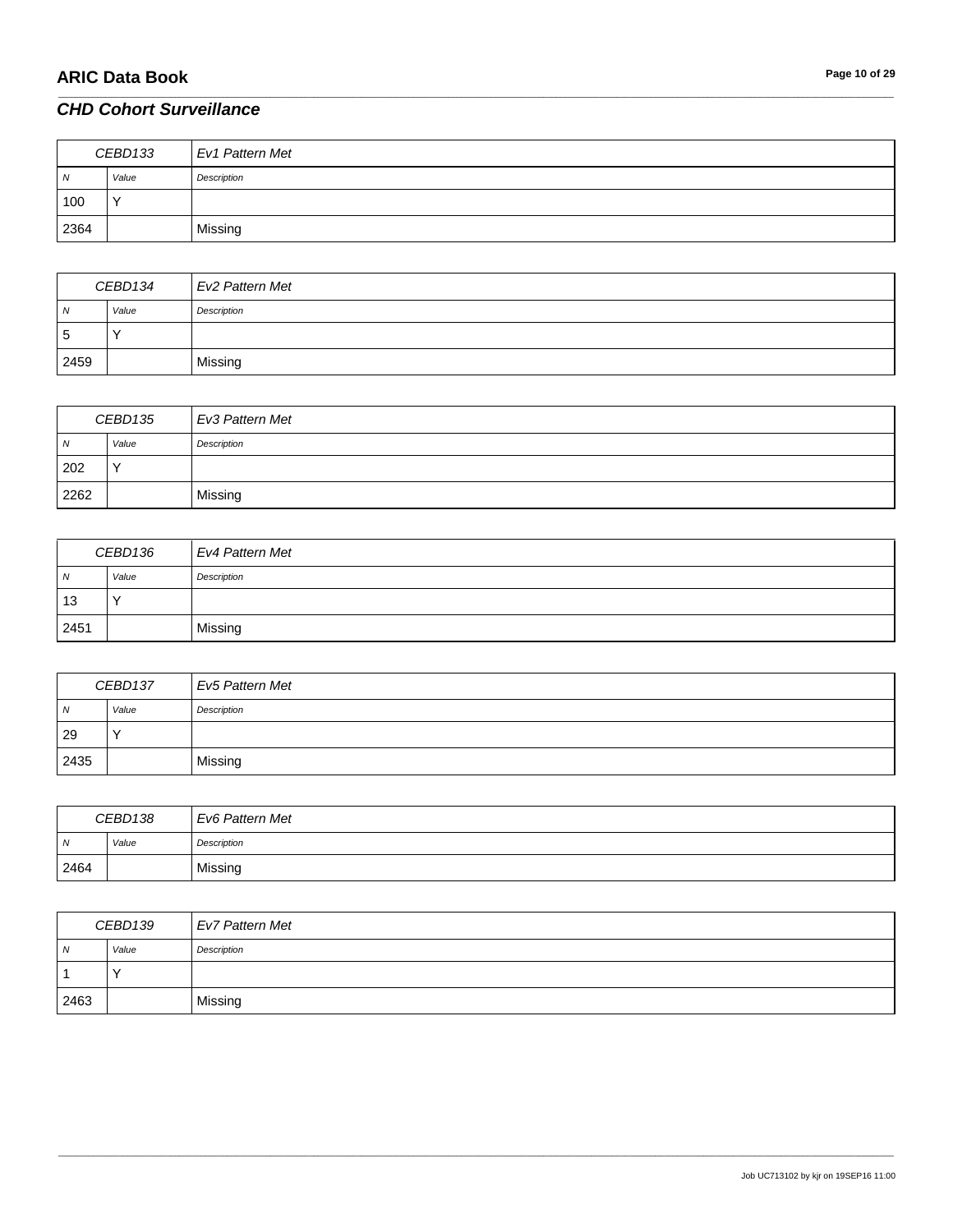# **ARIC Data Book Page 11 of 29**

### *CHD Cohort Surveillance*

| CEBD14 |       | St Seg Elev (92x) I AvI V6 - 1st Ecg                     |
|--------|-------|----------------------------------------------------------|
| N      | Value | Description                                              |
|        |       | ST segment elevation = 1.0 mm in any of leads I, aVL, V6 |
| 2453   |       | Missing                                                  |

\_\_\_\_\_\_\_\_\_\_\_\_\_\_\_\_\_\_\_\_\_\_\_\_\_\_\_\_\_\_\_\_\_\_\_\_\_\_\_\_\_\_\_\_\_\_\_\_\_\_\_\_\_\_\_\_\_\_\_\_\_\_\_\_\_\_\_\_\_\_\_\_\_\_\_\_\_\_\_\_\_\_\_\_\_\_\_\_\_\_\_\_\_\_\_\_\_\_\_\_\_\_\_\_\_\_\_\_\_\_\_\_\_\_\_\_\_\_\_\_\_\_\_\_\_\_\_\_\_\_\_\_\_\_\_\_\_\_\_\_\_\_\_\_\_\_\_\_\_\_\_\_\_\_\_\_\_\_\_\_\_\_\_\_\_\_\_\_\_\_\_\_\_\_\_\_\_\_\_\_\_\_\_\_\_\_\_\_\_\_\_\_\_

| CEBD140        |           | Ev8 Pattern Met |
|----------------|-----------|-----------------|
| $\overline{N}$ | Value     | Description     |
| 30             | $\lambda$ |                 |
| 2434           |           | Missing         |

| CEBD141    |       | Heart Rate-1st Ecg-Beats Per Minute     |
|------------|-------|-----------------------------------------|
| $\sqrt{N}$ | Value | Description                             |
| 1355       | Range | 23 - 272 (median=83 mean=87.3 std=26.9) |
| 1109       |       | Missing                                 |

| CEBD142 |       | Heart Rate-Fup Ecg-Beats Per Minute          |
|---------|-------|----------------------------------------------|
| N       | Value | Description                                  |
| 1086    | Range | $37 - 250$<br>(median=78 mean=82.4 std=24.3) |
| 1378    |       | Missing                                      |

| CEBD143        |       | Cond 20-Lead 1, Ev5 |
|----------------|-------|---------------------|
| $\overline{N}$ | Value | Description         |
|                | - 3   |                     |
| 2463           |       | Missing             |

| CEBD144 |       | Cond 20-Lead 2, Ev5 |
|---------|-------|---------------------|
| N       | Value | Description         |
|         | 3     |                     |
| 2463    |       | Missing             |

| CEBD145      |       | Cond 20- Lead 3, Ev5 |
|--------------|-------|----------------------|
| N            | Value | Description          |
|              |       |                      |
| <sub>5</sub> | 3     |                      |
| 2458         |       | Missing              |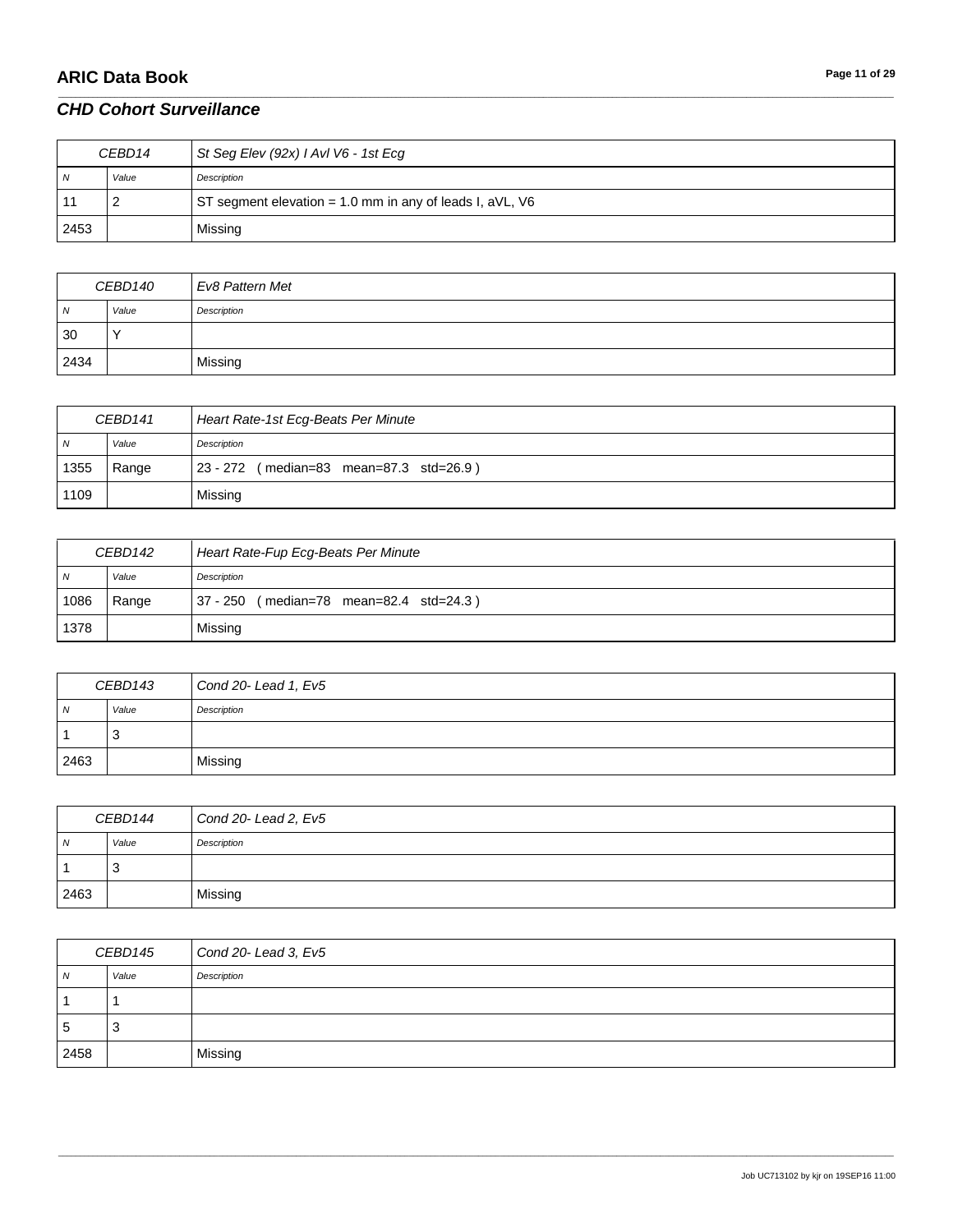| CEBD146 |       | Cond 21- Lead 1, Ev1 |
|---------|-------|----------------------|
| N       | Value | Description          |
| 2       |       |                      |
| 3       | رب    |                      |
| 2459    |       | Missing              |

\_\_\_\_\_\_\_\_\_\_\_\_\_\_\_\_\_\_\_\_\_\_\_\_\_\_\_\_\_\_\_\_\_\_\_\_\_\_\_\_\_\_\_\_\_\_\_\_\_\_\_\_\_\_\_\_\_\_\_\_\_\_\_\_\_\_\_\_\_\_\_\_\_\_\_\_\_\_\_\_\_\_\_\_\_\_\_\_\_\_\_\_\_\_\_\_\_\_\_\_\_\_\_\_\_\_\_\_\_\_\_\_\_\_\_\_\_\_\_\_\_\_\_\_\_\_\_\_\_\_\_\_\_\_\_\_\_\_\_\_\_\_\_\_\_\_\_\_\_\_\_\_\_\_\_\_\_\_\_\_\_\_\_\_\_\_\_\_\_\_\_\_\_\_\_\_\_\_\_\_\_\_\_\_\_\_\_\_\_\_\_\_\_

| CEBD147 |       | Cond 21-Lead 2, Ev1 |
|---------|-------|---------------------|
| N       | Value | Description         |
| 3       | ر.    |                     |
| 2461    |       | Missing             |

| CEBD148        |       | Cond 21- Lead 3, Ev1 |
|----------------|-------|----------------------|
| $\overline{N}$ | Value | Description          |
| 3              | ు     |                      |
| 2461           |       | Missing              |

| CEBD149        |       | Cond 22- Lead 1, Ev1 |
|----------------|-------|----------------------|
| N              | Value | Description          |
| $\overline{4}$ | _     |                      |
|                | ు     |                      |
| 2459           |       | Missing              |

| CEBD15       |       | St Seg Elev (92x) li lii Avf - 1st Ecg |
|--------------|-------|----------------------------------------|
| $\mathcal N$ | Value | Description                            |
| 20           | -     |                                        |
| 2444         |       | Missing                                |

| CEBD150 |       | Cond 22-Lead 2, Ev1 |
|---------|-------|---------------------|
| N       | Value | Description         |
|         | د.    |                     |
| 2463    |       | Missing             |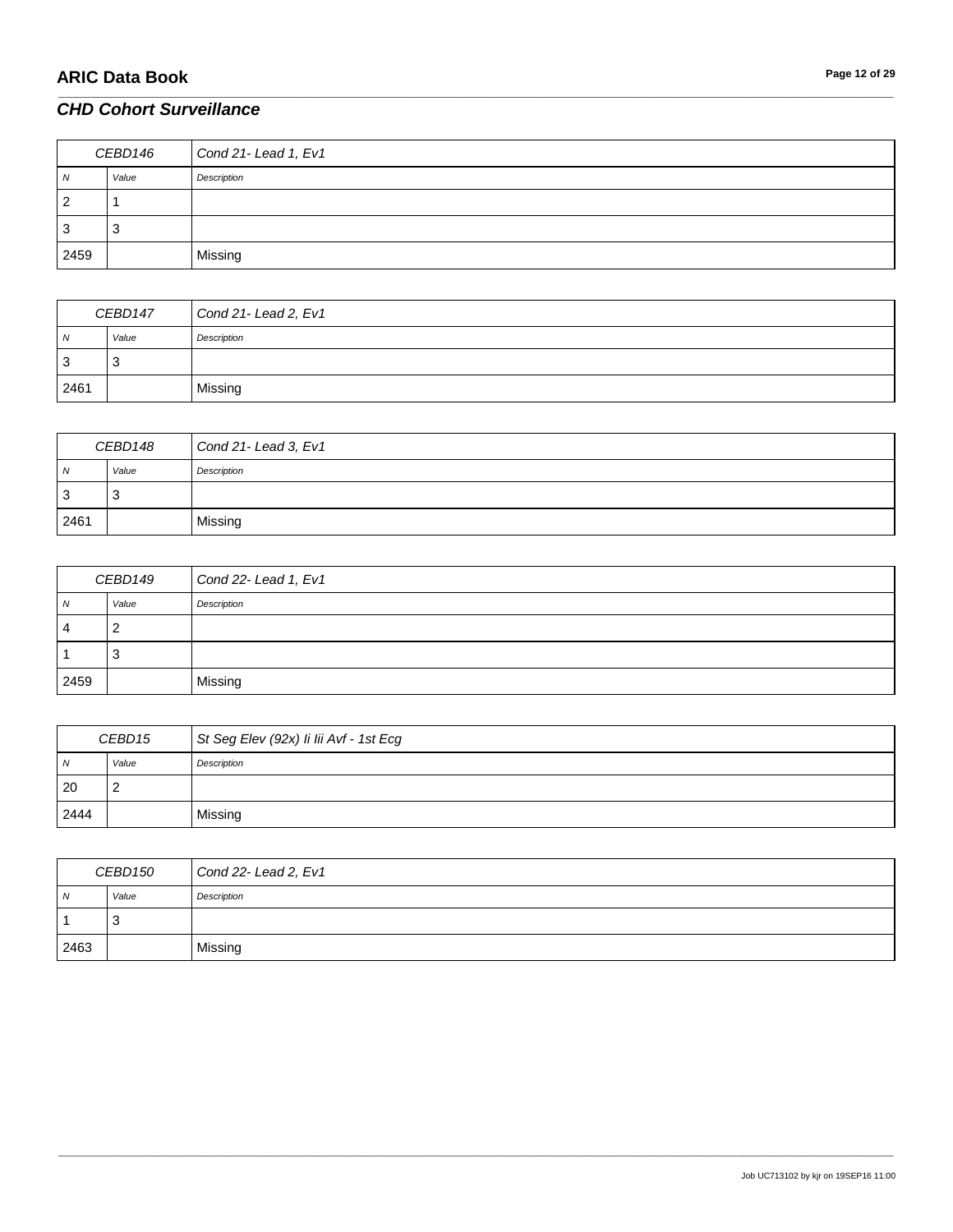| CEBD151        |       | Cond 22- Lead 3, Ev1 |
|----------------|-------|----------------------|
| N              | Value | Description          |
| $\overline{2}$ | ∼     |                      |
|                |       |                      |
| 2461           |       | Missing              |

\_\_\_\_\_\_\_\_\_\_\_\_\_\_\_\_\_\_\_\_\_\_\_\_\_\_\_\_\_\_\_\_\_\_\_\_\_\_\_\_\_\_\_\_\_\_\_\_\_\_\_\_\_\_\_\_\_\_\_\_\_\_\_\_\_\_\_\_\_\_\_\_\_\_\_\_\_\_\_\_\_\_\_\_\_\_\_\_\_\_\_\_\_\_\_\_\_\_\_\_\_\_\_\_\_\_\_\_\_\_\_\_\_\_\_\_\_\_\_\_\_\_\_\_\_\_\_\_\_\_\_\_\_\_\_\_\_\_\_\_\_\_\_\_\_\_\_\_\_\_\_\_\_\_\_\_\_\_\_\_\_\_\_\_\_\_\_\_\_\_\_\_\_\_\_\_\_\_\_\_\_\_\_\_\_\_\_\_\_\_\_\_\_

| CEBD <sub>16</sub> |       | St Seg Elev (92x) V1-V5 - 1st Ecg                                                                 |
|--------------------|-------|---------------------------------------------------------------------------------------------------|
| N                  | Value | Description                                                                                       |
| 26                 |       | ST segment elevation = 1.0 mm in lead V5 or ST segment elevation = 2.0 mm in any of leads V1 - V4 |
| 2438               |       | Missing                                                                                           |

| CEBD17     |       | $R(3x) - 1st Ecg$ |
|------------|-------|-------------------|
| $\sqrt{N}$ | Value | Description       |
| 156        |       |                   |
| 36         | 3     |                   |
| 2272       |       | Missing           |

| CEBD <sub>18</sub> |       | Av Cond Defect (6xx) - 1st Ecg                                                                                                                                                                         |
|--------------------|-------|--------------------------------------------------------------------------------------------------------------------------------------------------------------------------------------------------------|
| $\overline{M}$     | Value | Description                                                                                                                                                                                            |
| 2                  |       | Complete (third degree) A-V block (permanent or intermittent) in any lead. Atrial and ventricular complexes<br>independent, and atrial rate faster than ventricular rate, with ventricular rate $< 60$ |
| 58                 | 3     | P-R (P-Q) interval = 0.22 sec in the majority of beats in any of leads I, II, III, $aVL$ , $aVF$                                                                                                       |
| 8                  | 5     | Short P-R interval. P-R interval $< 0.12$ sec in all beats of any two of leads I, II, III, aVL, aVF                                                                                                    |
|                    | 6     |                                                                                                                                                                                                        |
| 49                 | 8     | Artificial pacemaker                                                                                                                                                                                   |
| 2346               |       | Missing                                                                                                                                                                                                |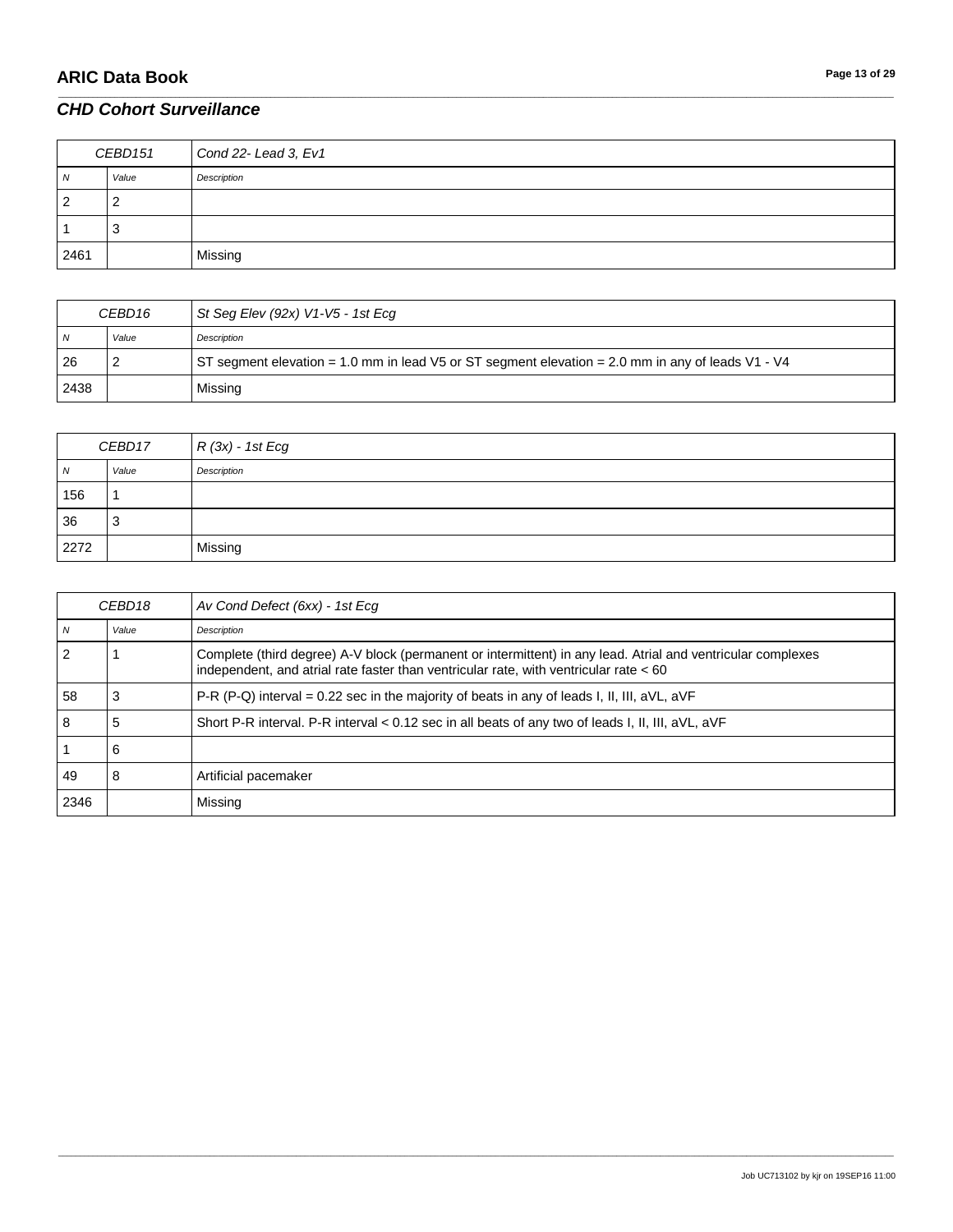# **ARIC Data Book Page 14 of 29**

### *CHD Cohort Surveillance*

| CEBD <sub>19</sub> |       | Ventr Cond Defect (7xx) - 1st Ecg                                                                                                                                                                                                                                     |
|--------------------|-------|-----------------------------------------------------------------------------------------------------------------------------------------------------------------------------------------------------------------------------------------------------------------------|
| $\overline{N}$     | Value | Description                                                                                                                                                                                                                                                           |
| 5                  | 3     | Incomplete right bundle branch block. QRS duration < 0.12 sec in each of leads I, II, III, aVL, aVF, and R' > R in either<br>of leads V1, V2 (Code as 3-2 in addition if those criteria are met. 7-3 suppresses code 1-2-8.)                                          |
| 22                 | 4     | Intraventricular block. QRS duration = 0.12 sec in a majority of beats in any of leads I, II, III, $aVL$ , $aVF$ (7-4 suppresses<br>all 2, 3, 4, 5, 9-2, 9-4, 9-5 codes.)                                                                                             |
| 2                  | 5     | $R-R'$ pattern in either of leads V1, V2 with R' amplitude = R                                                                                                                                                                                                        |
| 76                 | 11    | Complete left bundle branch block (LBBB) (Do not code in presence of 6-1, 6-4-1, 6-8, 8-2-1 or 8-2-2.) QRS duration =<br>0.12 sec in a majority of beats in any of leads I, II, III, aVL, aVF, plus R peak duration = 0.06 sec in a majority of beats<br>(of the same |
| 88                 | 21    | Complete right bundle branch block (RBBB). (Do not code in the presence of 6-1, 6-4-1, 6-8, 8-2-1 or 8-2-2.) QRS<br>duration = 0.12 sec in a majority of beats in any of leads I, II, III, aVL, aVF, plus: R' > R in V1 or V2; or QRS mainly<br>upright, with R peak  |
| 2271               |       | Missing                                                                                                                                                                                                                                                               |

\_\_\_\_\_\_\_\_\_\_\_\_\_\_\_\_\_\_\_\_\_\_\_\_\_\_\_\_\_\_\_\_\_\_\_\_\_\_\_\_\_\_\_\_\_\_\_\_\_\_\_\_\_\_\_\_\_\_\_\_\_\_\_\_\_\_\_\_\_\_\_\_\_\_\_\_\_\_\_\_\_\_\_\_\_\_\_\_\_\_\_\_\_\_\_\_\_\_\_\_\_\_\_\_\_\_\_\_\_\_\_\_\_\_\_\_\_\_\_\_\_\_\_\_\_\_\_\_\_\_\_\_\_\_\_\_\_\_\_\_\_\_\_\_\_\_\_\_\_\_\_\_\_\_\_\_\_\_\_\_\_\_\_\_\_\_\_\_\_\_\_\_\_\_\_\_\_\_\_\_\_\_\_\_\_\_\_\_\_\_\_\_\_

| CEBD20 |       | Misc (9x) 1x - 1st Ecq                                                                                                                             |
|--------|-------|----------------------------------------------------------------------------------------------------------------------------------------------------|
| N      | Value | Description                                                                                                                                        |
| 60     |       | Low QRS amplitude. QRS peak-to-peak amplitude < 5 mm in all beats in each of leads I, II, III, or < 10 mm in all beats<br>in each of leads V1 - V6 |
| 2404   |       | Missing                                                                                                                                            |

| CEBD21 |       | Misc $(9x)$ 3x - 1st Ecq                                                                                                                               |
|--------|-------|--------------------------------------------------------------------------------------------------------------------------------------------------------|
| N      | Value | Description                                                                                                                                            |
|        | 3     | P-wave amplitude = 2.5 mm in any of leads II, III, aVF, in a majority of beats. 9-4-1 QRS transition zone at V3 or to the<br>right of V3 on the chest. |
| 2461   |       | Missing                                                                                                                                                |

| CEBD22 |       | $Misc (9x) 5x - 1st Ecg$                                               |
|--------|-------|------------------------------------------------------------------------|
| N      | Value | Description                                                            |
| ີ      | .5    | T-wave amplitude > 12 mm in any of leads I, II, III, aVL, aVF, V1 - V6 |
| 2461   |       | Missing                                                                |

| CEBD23 |       | U Wave (Blank) - 1st Ecg |
|--------|-------|--------------------------|
| N      | Value | Description              |
| 2464   |       | Missing                  |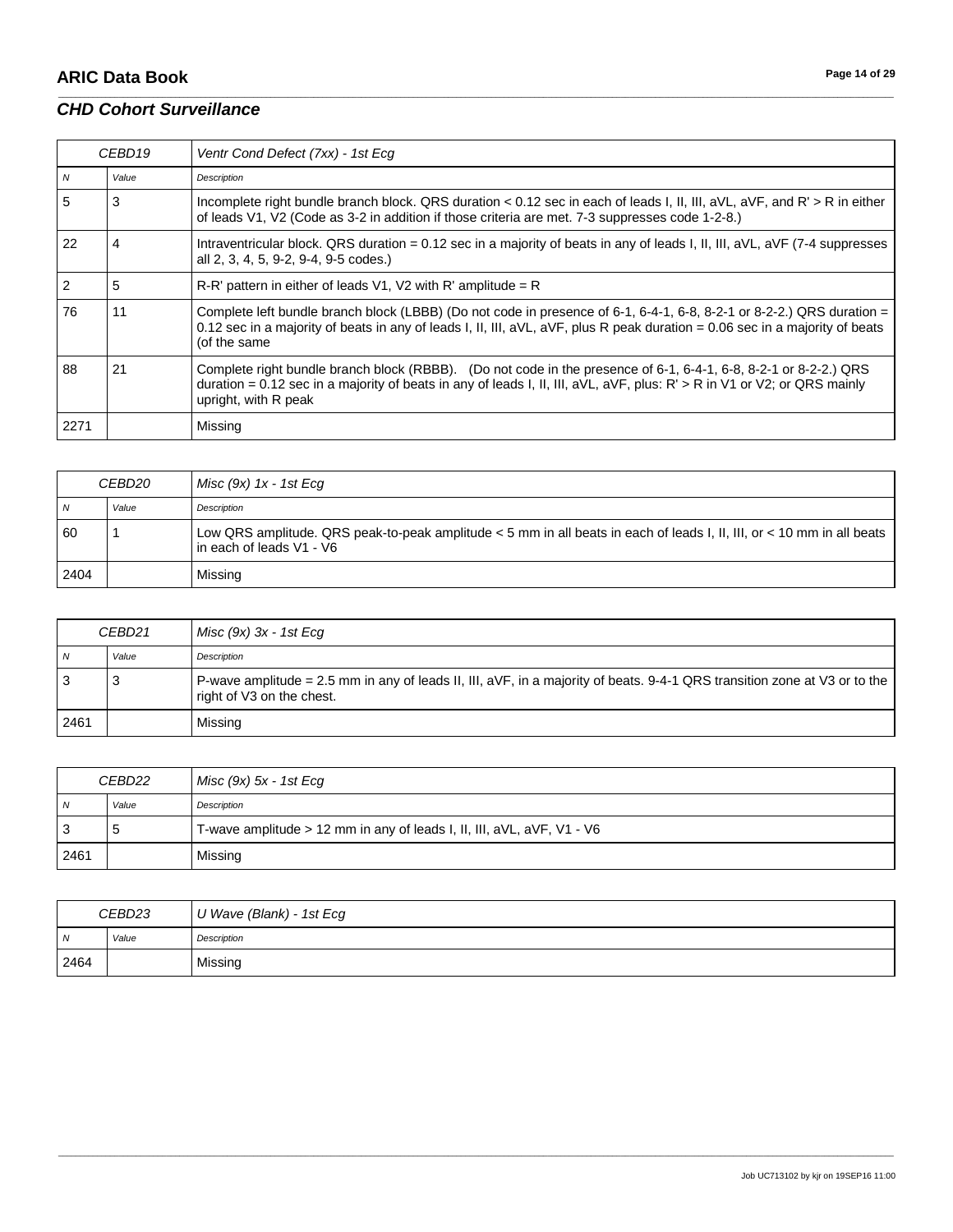# **ARIC Data Book Page 15 of 29**

# *CHD Cohort Surveillance*

| CEBD24         |       | Suppression 8 - 1st Ecg |
|----------------|-------|-------------------------|
| N              | Value | Description             |
| $\overline{2}$ | _     |                         |
| 12             | 4     |                         |
| 2450           |       | Missing                 |

\_\_\_\_\_\_\_\_\_\_\_\_\_\_\_\_\_\_\_\_\_\_\_\_\_\_\_\_\_\_\_\_\_\_\_\_\_\_\_\_\_\_\_\_\_\_\_\_\_\_\_\_\_\_\_\_\_\_\_\_\_\_\_\_\_\_\_\_\_\_\_\_\_\_\_\_\_\_\_\_\_\_\_\_\_\_\_\_\_\_\_\_\_\_\_\_\_\_\_\_\_\_\_\_\_\_\_\_\_\_\_\_\_\_\_\_\_\_\_\_\_\_\_\_\_\_\_\_\_\_\_\_\_\_\_\_\_\_\_\_\_\_\_\_\_\_\_\_\_\_\_\_\_\_\_\_\_\_\_\_\_\_\_\_\_\_\_\_\_\_\_\_\_\_\_\_\_\_\_\_\_\_\_\_\_\_\_\_\_\_\_\_\_

| CEBD25 |       | Technical Problem (98x) - 1st Ecg                     |
|--------|-------|-------------------------------------------------------|
| N      | Value | Description                                           |
| 135    |       | Technical problems which interfere with coding        |
| -17    |       | Technical problems which do not interfere with coding |
| 2312   |       | Missing                                               |

| CEBD26 |             | Clear - 1st Ecg |
|--------|-------------|-----------------|
| N      | Value       | Description     |
| 304    | $\mathbf 0$ |                 |
| 1062   |             |                 |
| 1098   |             | Missing         |

| CEBD27 |                | Suppression Pat (6xx) - 1st Ecg |
|--------|----------------|---------------------------------|
| N      | Value          | Description                     |
| 65     |                |                                 |
| 1301   | $\overline{2}$ |                                 |
| 1098   |                | Missing                         |

| CEBD28           |             | Type Of Suppression (6xx) - 1st Ecg |
|------------------|-------------|-------------------------------------|
| $\boldsymbol{N}$ | Value       | Description                         |
| 1301             | $\mathbf 0$ |                                     |
| $\overline{2}$   | С           |                                     |
| $\overline{2}$   | F           |                                     |
| 49               | P           |                                     |
| 12               |             |                                     |
| 1098             |             | Missing                             |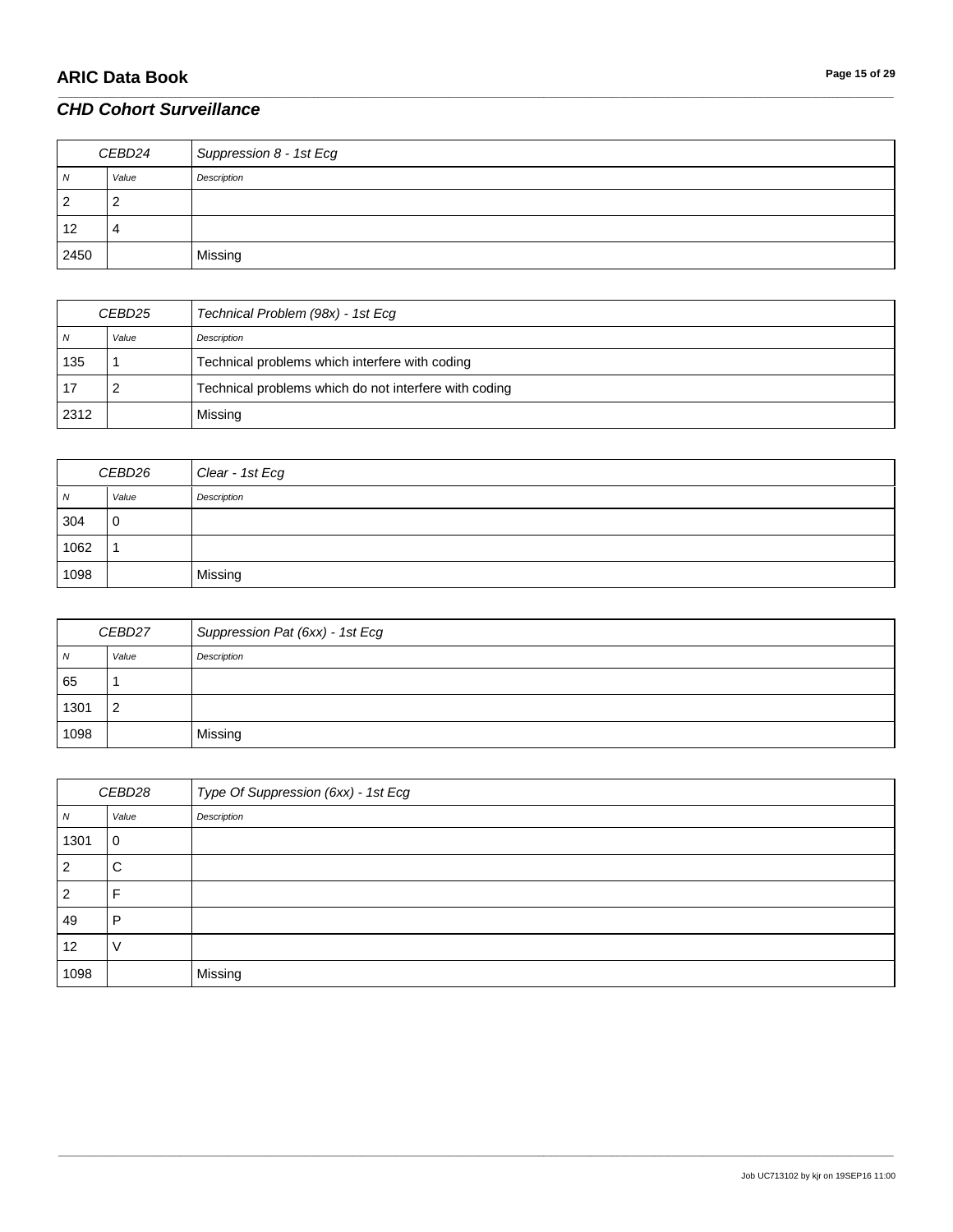# **ARIC Data Book Page 16 of 29**

# *CHD Cohort Surveillance*

| CEBD29 |       | <b>Bundle Branch Block - 1st Ecg</b> |
|--------|-------|--------------------------------------|
| N      | Value | Description                          |
| 76     |       |                                      |
| 88     |       |                                      |
| 1202   | 3     |                                      |
| 1098   |       | Missing                              |

\_\_\_\_\_\_\_\_\_\_\_\_\_\_\_\_\_\_\_\_\_\_\_\_\_\_\_\_\_\_\_\_\_\_\_\_\_\_\_\_\_\_\_\_\_\_\_\_\_\_\_\_\_\_\_\_\_\_\_\_\_\_\_\_\_\_\_\_\_\_\_\_\_\_\_\_\_\_\_\_\_\_\_\_\_\_\_\_\_\_\_\_\_\_\_\_\_\_\_\_\_\_\_\_\_\_\_\_\_\_\_\_\_\_\_\_\_\_\_\_\_\_\_\_\_\_\_\_\_\_\_\_\_\_\_\_\_\_\_\_\_\_\_\_\_\_\_\_\_\_\_\_\_\_\_\_\_\_\_\_\_\_\_\_\_\_\_\_\_\_\_\_\_\_\_\_\_\_\_\_\_\_\_\_\_\_\_\_\_\_\_\_\_

| CEBD30 |                | Major Q I AvI V6 - 1st Ecg |
|--------|----------------|----------------------------|
| N      | Value          | Description                |
|        |                |                            |
| 1359   | $\overline{2}$ |                            |
| 1098   |                | Missing                    |

| CEBD31 |                | Minor Q I AvI V6 - 1st Ecg |
|--------|----------------|----------------------------|
| N      | Value          | Description                |
| 6      |                |                            |
| 1360   | $\overline{2}$ |                            |
| 1098   |                | Missing                    |

| CEBD32 |                | Major Q Ii lii Avf - 1st Ecg |
|--------|----------------|------------------------------|
| N      | Value          | Description                  |
| 16     |                |                              |
| 1350   | $\overline{2}$ |                              |
| 1098   |                | Missing                      |

| CEBD33     |                | Minor Q Ii lii Avf - 1st Ecg |
|------------|----------------|------------------------------|
| $\sqrt{N}$ | Value          | Description                  |
| 30         |                |                              |
| 1336       | $\overline{2}$ |                              |
| 1098       |                | Missing                      |

| CEBD34 |       | Major Q V1-V5 - 1st Ecg |
|--------|-------|-------------------------|
| N      | Value | Description             |
| 87     |       |                         |
| 1279   | 2     |                         |
| 1098   |       | Missing                 |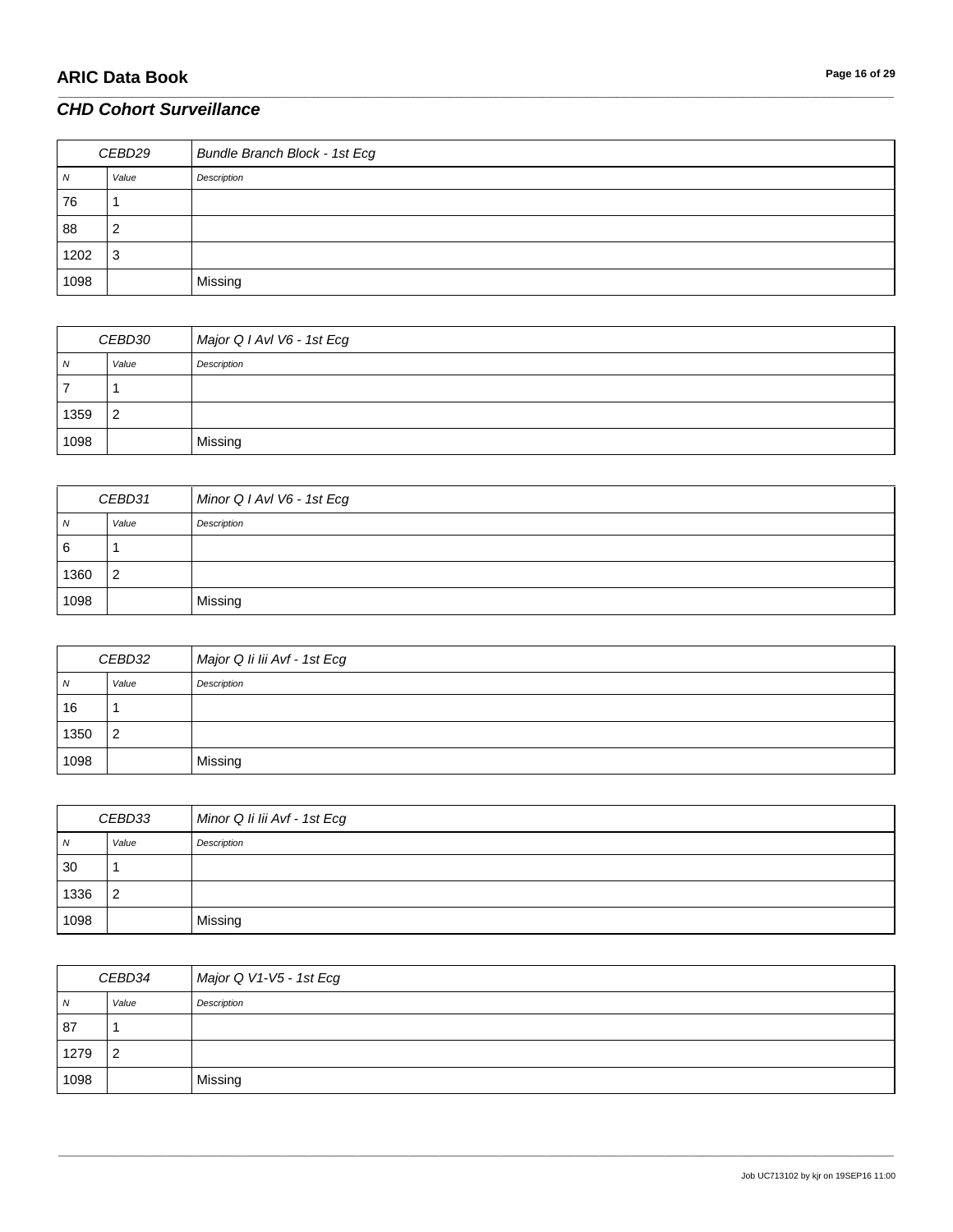| CEBD35 |                | Minor Q V1-V5 - 1st Ecg |
|--------|----------------|-------------------------|
| N      | Value          | Description             |
| 76     |                |                         |
| 1290   | $\overline{2}$ |                         |
| 1098   |                | Missing                 |

\_\_\_\_\_\_\_\_\_\_\_\_\_\_\_\_\_\_\_\_\_\_\_\_\_\_\_\_\_\_\_\_\_\_\_\_\_\_\_\_\_\_\_\_\_\_\_\_\_\_\_\_\_\_\_\_\_\_\_\_\_\_\_\_\_\_\_\_\_\_\_\_\_\_\_\_\_\_\_\_\_\_\_\_\_\_\_\_\_\_\_\_\_\_\_\_\_\_\_\_\_\_\_\_\_\_\_\_\_\_\_\_\_\_\_\_\_\_\_\_\_\_\_\_\_\_\_\_\_\_\_\_\_\_\_\_\_\_\_\_\_\_\_\_\_\_\_\_\_\_\_\_\_\_\_\_\_\_\_\_\_\_\_\_\_\_\_\_\_\_\_\_\_\_\_\_\_\_\_\_\_\_\_\_\_\_\_\_\_\_\_\_\_

| CEBD36 |       | Ecg Technician - Fup Ecg |
|--------|-------|--------------------------|
| N      | Value | Description              |
| 5      | U     |                          |
| 1088   | 999   |                          |
| 1371   |       | Missing                  |

| CEBD37 |       | Ecg Date - Fup Ecg      |
|--------|-------|-------------------------|
| N      | Value | Description             |
| 1093   | Range | 07/03/1987 - 12/24/2013 |
| 1371   |       | Missing                 |

| CEBD39 |       | Date Coded - Fup Ecg    |
|--------|-------|-------------------------|
| N      | Value | Description             |
| 1093   | Range | 02/04/1991 - 11/24/2015 |
| 1371   |       | Missing                 |

| <i>CEBD40</i> |       | Q-Qs Pat (1xx) I AvI V6 - Fup Ecg                                                                |
|---------------|-------|--------------------------------------------------------------------------------------------------|
|               | Value | Description                                                                                      |
|               | 22    | Q duration = $0.03$ sec and $< 0.04$ sec lead I or V6                                            |
|               | 23    | QS pattern in lead I. Do not code in the presence of 7-1-1                                       |
|               | 31    | $Q/R$ amplitude ratio = 1/5 and < 1/3, plus Q duration = 0.02 sec and < 0.03 sec in lead I or V6 |
|               | 33    | Q duration = 0.03 sec and < 0.04 sec, plus R amplitude = 3 mm in lead aVL lead I or V6           |
| 2456          |       | Missing                                                                                          |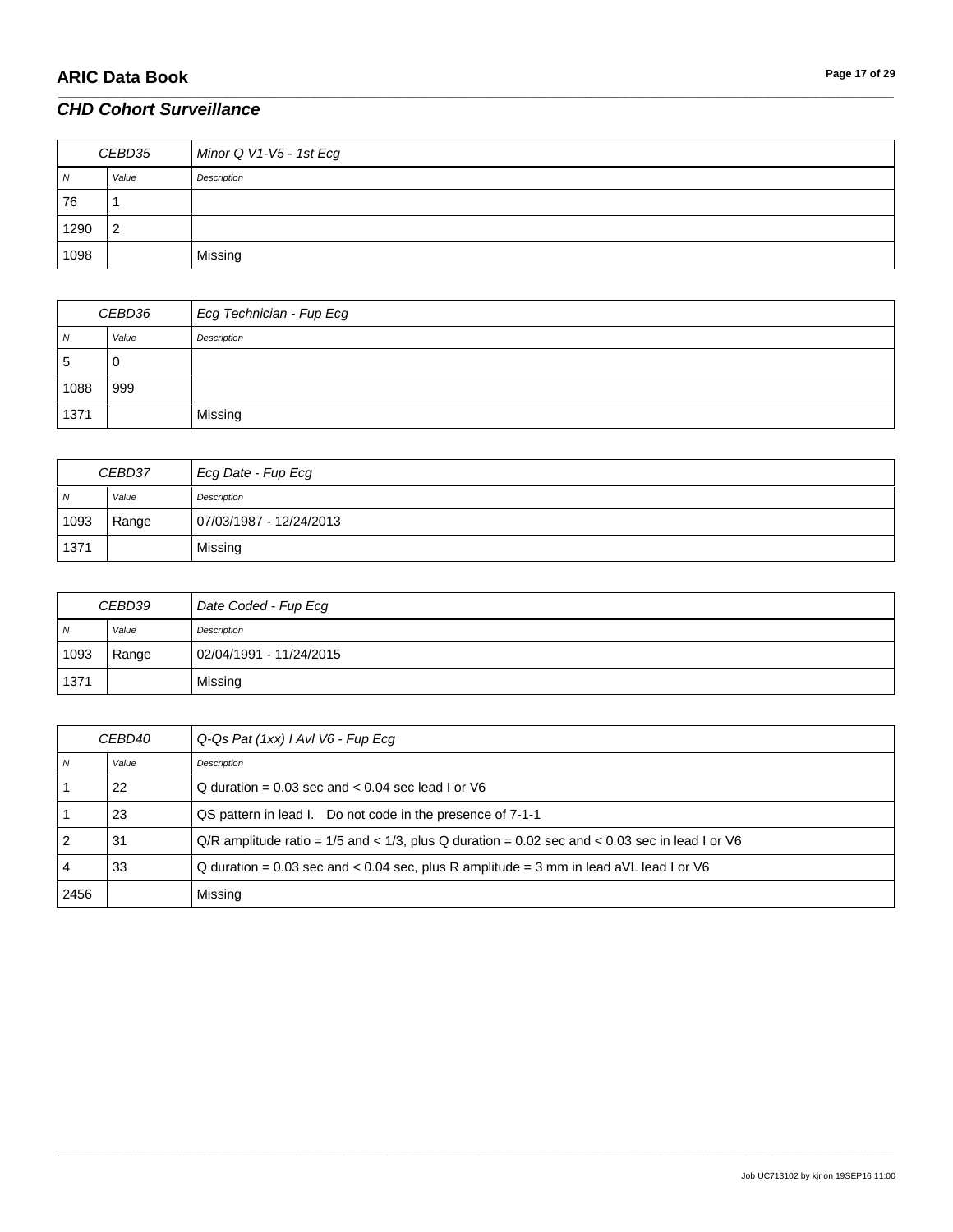| CEBD41         |                   | Q-Qs Pat (1xx) li lii Avf - Fup Ecg                                                                                   |
|----------------|-------------------|-----------------------------------------------------------------------------------------------------------------------|
| N              | Value             | Description                                                                                                           |
| 2              | 11                | $Q/R$ amplitude ratio = 1/3, plus Q duration = 0.03 sec in lead II                                                    |
|                | $12 \overline{ }$ | $Q$ duration = 0.04 sec in lead II                                                                                    |
| 2              | 14                | Q duration = $0.05$ sec in lead III, plus a Q-wave amplitude = $1.0$ mm in the majority of beats in lead aVF          |
|                | 21                | $Q/R$ amplitude ratio = 1/3, plus Q duration = 0.02 sec and < 0.03 in lead II                                         |
| 4              | 23                | QS pattern in lead II. Do not codee in the presence of 7-1-1.                                                         |
| 4              | 24                | Q duration = 0.04 sec and <0.05 sec in lead III, plus a Q-wave = 1.0 mm amplitude in the majority of beats in aVF     |
| 4              | 26                | $Q$ duration = 5.0 mm in leads III or aVF                                                                             |
| $\overline{2}$ | 31                | $Q/R$ amplitude ratio = 1/5 and <1/3, plus Q duration = 0.02 sec and < 0.03 in lead II                                |
| 6              | 34                | Q duration = $0.03$ sec and <0.04 sec in lead III, plus a Q-wave = $1.0$ mm amplitude in the majority of beats in aVF |
| 8              | 36                | QS pattern in lead III and aVF. Do not codee in the presence of 7-1-1.                                                |
| 2430           |                   | Missing                                                                                                               |

\_\_\_\_\_\_\_\_\_\_\_\_\_\_\_\_\_\_\_\_\_\_\_\_\_\_\_\_\_\_\_\_\_\_\_\_\_\_\_\_\_\_\_\_\_\_\_\_\_\_\_\_\_\_\_\_\_\_\_\_\_\_\_\_\_\_\_\_\_\_\_\_\_\_\_\_\_\_\_\_\_\_\_\_\_\_\_\_\_\_\_\_\_\_\_\_\_\_\_\_\_\_\_\_\_\_\_\_\_\_\_\_\_\_\_\_\_\_\_\_\_\_\_\_\_\_\_\_\_\_\_\_\_\_\_\_\_\_\_\_\_\_\_\_\_\_\_\_\_\_\_\_\_\_\_\_\_\_\_\_\_\_\_\_\_\_\_\_\_\_\_\_\_\_\_\_\_\_\_\_\_\_\_\_\_\_\_\_\_\_\_\_\_

| CEBD42         |       | Q-Qs Pat (1xx) V1-V5 - Fup Ecg                                                                      |
|----------------|-------|-----------------------------------------------------------------------------------------------------|
| $\overline{N}$ | Value | Description                                                                                         |
| 6              | 11    | $Q/R$ amplitude ratio = 1/3 plus Q duration = 0.03 sec in any of leads $V2-V5$                      |
| 6              | 12    | $Q$ duration = 0.04 sec in any of leads $V1-V5$                                                     |
| 22             | 16    | QS pattern when initial R-wave is present in adj lead to the right on the chest, in any leads V2-V6 |
| 6              | 17    | QS pattern in all of leads V1-V4 or V1-V5                                                           |
| 6              | 21    | $Q/R$ amplitude ratio = 1/3, plus Q duration = 0.02 sec and < 0.03 sec, in any of leads $V2-V5$     |
| 3              | 22    | Q duration = $0.03$ sec and < $0.04$ sec in any of leads V2-V5                                      |
| 12             | 27    | QS pattern in all of leads V1-V3 (do not code in the presence of 7-1-1                              |
| 26             | 28    | Initial R amplitude decreasing to 2.0mm or less in every beat                                       |
| 43             | 32    |                                                                                                     |
| 2334           |       | Missing                                                                                             |

| CEBD43 |       | St Seg Depr (4xx) I AvI V6 - Fup Ecg                                                                                                                          |
|--------|-------|---------------------------------------------------------------------------------------------------------------------------------------------------------------|
| N      | Value | Description                                                                                                                                                   |
| 45     |       | STJ depression = 0.5 mm and < 1.0 mm and ST segment horizontal or downward sloping in any of leads I, aVL, or V6                                              |
| 30     |       | No STJ depression as much as 0.5 mm but ST segment downward sloping and segment or T-wave nadir = 0.5 mm<br>below P-R baseline, in any of leads I, aVL, or V6 |
|        | 11    | STJ depression = 1.0 mm and ST segment upward sloping or U-shaped, in any of leads I, $aVL$ , or V6                                                           |
| 20     | 12    | STJ depression = 2.0 mm and ST segment horizontal or downward sloping in any of leads I, $aVL$ , or V6                                                        |
| 2366   |       | Missing                                                                                                                                                       |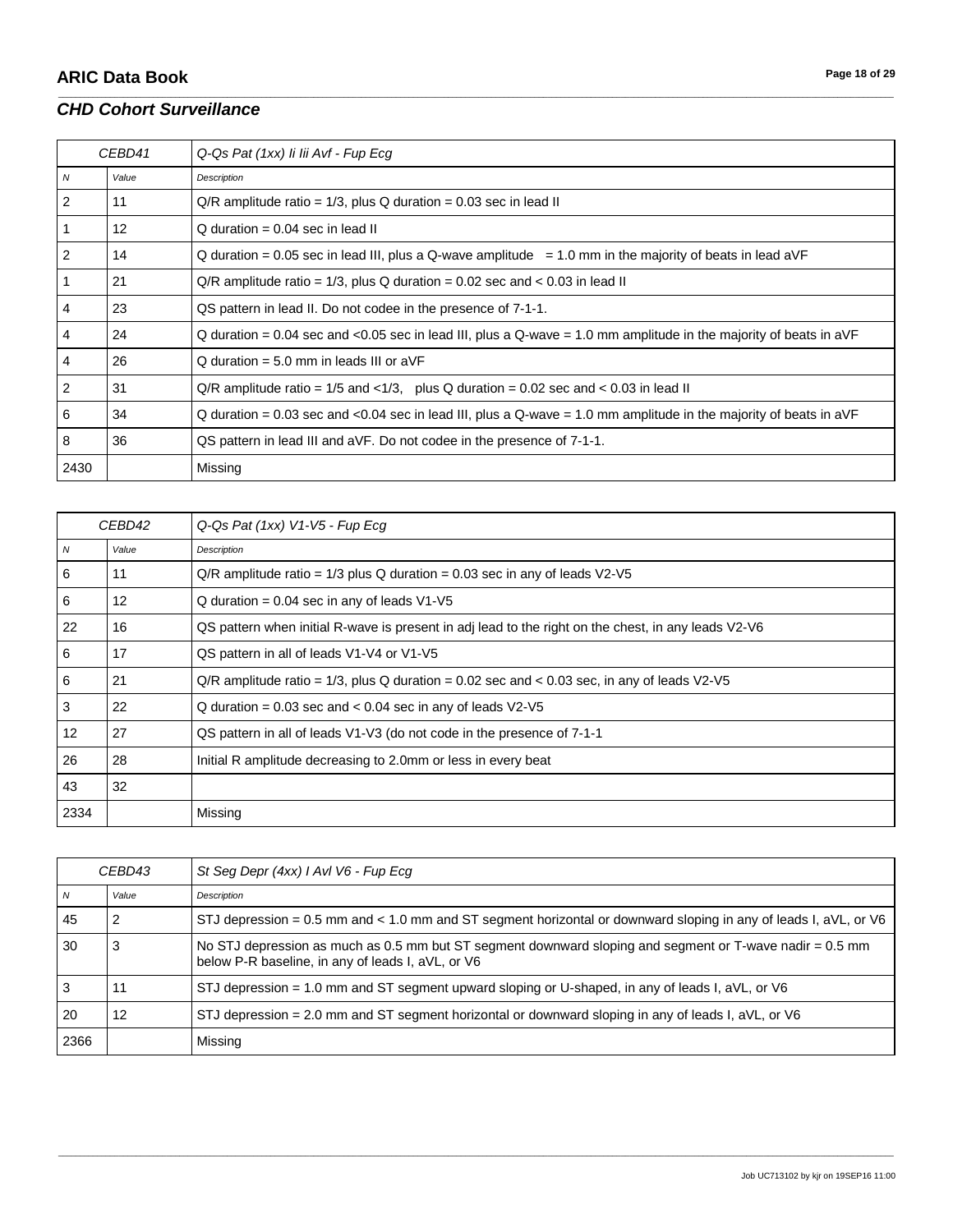# **ARIC Data Book Page 19 of 29**

### *CHD Cohort Surveillance*

| CEBD44         |       | St Seg Depr (4xx) li lii Avf - Fup Ecg                                                                                                      |
|----------------|-------|---------------------------------------------------------------------------------------------------------------------------------------------|
| $\overline{N}$ | Value | Description                                                                                                                                 |
|                |       | STJ depression = 0.5 mm and < 1.0 mm and ST segment horizontal or downward sloping in lead II or aVF                                        |
| -13            | 3     | No STJ depression as much as 0.5 mm, but ST segment downward sloping and segment or T-wave nadir = 0.5 mm<br>below P-R baseline in lead II. |
|                | 12    | STJ depression = 1.0 mm but < 2.0 mm and ST segment horizontal or downward sloping in lead II or $aVF$                                      |
| 2429           |       | Missing                                                                                                                                     |

\_\_\_\_\_\_\_\_\_\_\_\_\_\_\_\_\_\_\_\_\_\_\_\_\_\_\_\_\_\_\_\_\_\_\_\_\_\_\_\_\_\_\_\_\_\_\_\_\_\_\_\_\_\_\_\_\_\_\_\_\_\_\_\_\_\_\_\_\_\_\_\_\_\_\_\_\_\_\_\_\_\_\_\_\_\_\_\_\_\_\_\_\_\_\_\_\_\_\_\_\_\_\_\_\_\_\_\_\_\_\_\_\_\_\_\_\_\_\_\_\_\_\_\_\_\_\_\_\_\_\_\_\_\_\_\_\_\_\_\_\_\_\_\_\_\_\_\_\_\_\_\_\_\_\_\_\_\_\_\_\_\_\_\_\_\_\_\_\_\_\_\_\_\_\_\_\_\_\_\_\_\_\_\_\_\_\_\_\_\_\_\_\_

| CEBD45         |       | St Seg Depr (4xx) V1-V5 - Fup Ecg                                                                                                                       |
|----------------|-------|---------------------------------------------------------------------------------------------------------------------------------------------------------|
| $\overline{N}$ | Value | Description                                                                                                                                             |
| 32             | 2     | STJ depression = 0.5 mm and < 1.0 mm and ST segment horizontal or downward sloping in any of leads $V1 - V5$                                            |
| 12             | 3     | No STJ depression as much as 0.5 mm, but ST segment downward sloping and segment or T-wave nadir = 0.5 mm<br>below P-R baseline in any of leads V2 - V5 |
|                | 4     | STJ depression = 1.0 mm and ST segment upward sloping or U-shaped in any of leads V1 - V5                                                               |
| 6              | 11    | $STJ$ depression = 2.0 and ST segment horizontal or downward sloping in any of leads $V1-V5$                                                            |
| 18             | 12    | STJ depression = 2.0 and ST segment horizontal or downward sloping in any of leads V1 - V5                                                              |
| 2395           |       | Missing                                                                                                                                                 |

| CEBD46 |       | T Wave (5x) I AvI V6 - Fup Ecg                                                                                                                                                                                  |
|--------|-------|-----------------------------------------------------------------------------------------------------------------------------------------------------------------------------------------------------------------|
| N      | Value | Description                                                                                                                                                                                                     |
| 8      |       | T amplitude negative 5.0 mm or more in either of leads I, V6, or in lead aVL when R amplitude is = 5.0 mm                                                                                                       |
| -227   | 2     | T amplitude negative or diphasic (positive-negative or negative-positive type) with negative phase at least 1.0 mm but<br>not as deep as 5.0 mm in lead I or $V6$ , or in lead aVL when R amplitude is = 5.0 mm |
| 212    |       | T amplitude zero (flat), or negative, or diphasic (negative-positive type only) with less than 1.0 mm negative phase in<br>lead I or V6, or in lead aVL when R amplitude is = 5.0 mm                            |
|        | 4     |                                                                                                                                                                                                                 |
| 2016   |       | Missing                                                                                                                                                                                                         |

| <i>CEBD47</i> |       | T Wave (5x) li lii Avf - Fup Ecg                                                                                                                                                                       |
|---------------|-------|--------------------------------------------------------------------------------------------------------------------------------------------------------------------------------------------------------|
|               | Value | Description                                                                                                                                                                                            |
|               |       | T amplitude negative 5.0 mm or more in lead II, or in lead aVF when QRS is mainly upright.                                                                                                             |
| 76            |       | T amplitude negative or diphasic with negative phase (negative-positive or positive-negative type) at least 1.0 mm but<br>not as deep as 5.0 mm in lead II, or in lead aVF when QRS is mainly upright. |
| 94            |       | T amplitude zero (flat), or negative, or diphasic (negative-positive type only) with less than 1.0 mm negative phase in<br>lead II; not Coded in lead aVF.                                             |
| 2293          |       | Missing                                                                                                                                                                                                |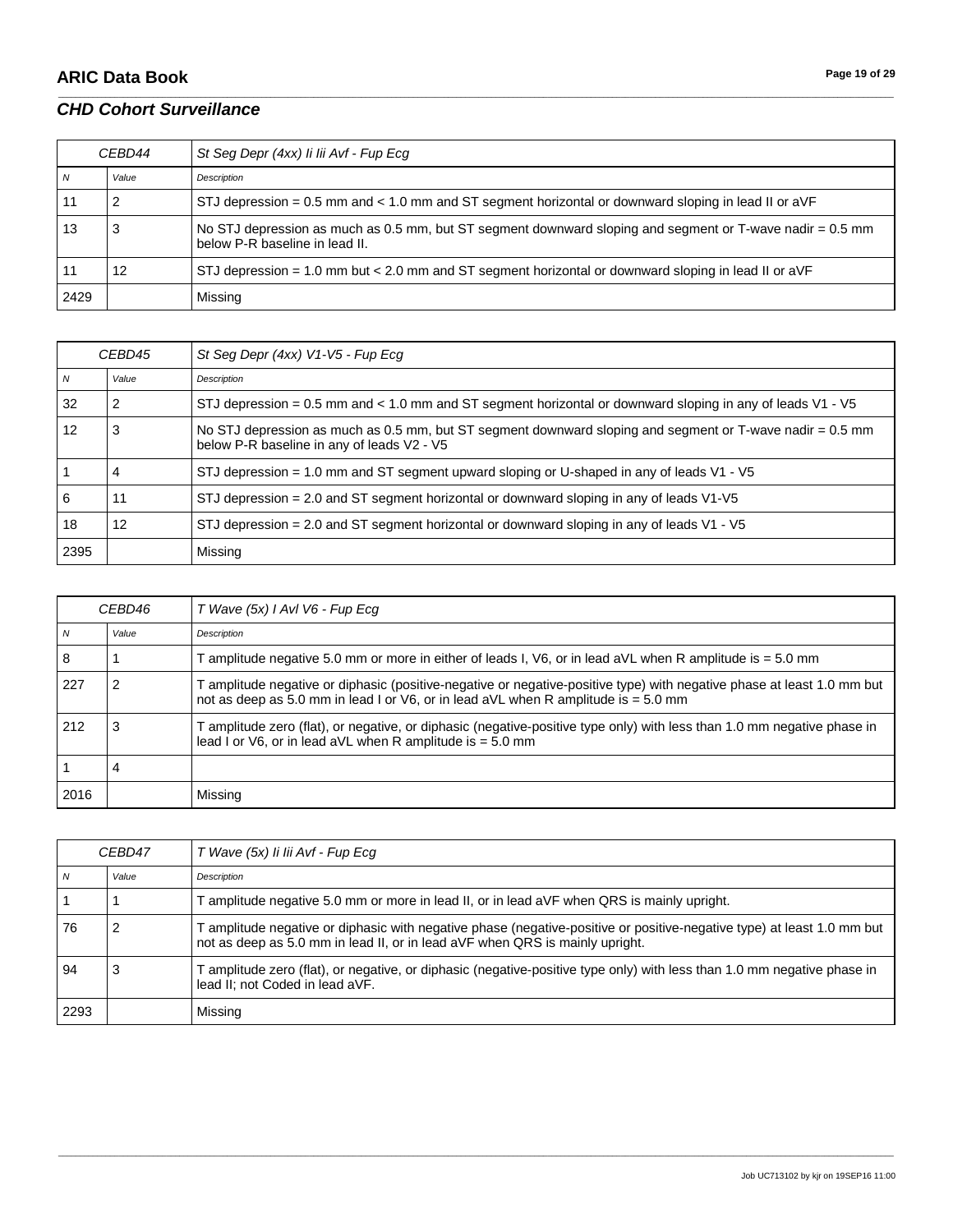# **ARIC Data Book Page 20 of 29**

#### *CHD Cohort Surveillance*

| <i>CEBD48</i> |       | $T$ Wave (5x) V1-V5 - Fup Ecq                                                                                                                                                                         |
|---------------|-------|-------------------------------------------------------------------------------------------------------------------------------------------------------------------------------------------------------|
| N             | Value | Description                                                                                                                                                                                           |
| 19            |       | T amplitude negative 5.0 mm or more in lead II, or in lead aVF when QRS is mainly upright                                                                                                             |
| 185           |       | T amplitude negative or diphasic with negative phase (negative-positive or positive-negative type) at least 1.0 mm but<br>not as deep as 5.0 mm in lead II, or in lead aVF when QRS is mainly upright |
| 106           |       | T amplitude zero (flat), or negative, or diphasic (negative-positive type only) with less than 1.0 mm negative phase in<br>lead II; not Coded in lead aVF                                             |
| 2154          |       | Missing                                                                                                                                                                                               |

\_\_\_\_\_\_\_\_\_\_\_\_\_\_\_\_\_\_\_\_\_\_\_\_\_\_\_\_\_\_\_\_\_\_\_\_\_\_\_\_\_\_\_\_\_\_\_\_\_\_\_\_\_\_\_\_\_\_\_\_\_\_\_\_\_\_\_\_\_\_\_\_\_\_\_\_\_\_\_\_\_\_\_\_\_\_\_\_\_\_\_\_\_\_\_\_\_\_\_\_\_\_\_\_\_\_\_\_\_\_\_\_\_\_\_\_\_\_\_\_\_\_\_\_\_\_\_\_\_\_\_\_\_\_\_\_\_\_\_\_\_\_\_\_\_\_\_\_\_\_\_\_\_\_\_\_\_\_\_\_\_\_\_\_\_\_\_\_\_\_\_\_\_\_\_\_\_\_\_\_\_\_\_\_\_\_\_\_\_\_\_\_\_

| CEBD49         |       | St Seg Elev (92x) I AvI V6 - Fup Ecg                       |
|----------------|-------|------------------------------------------------------------|
| $\overline{N}$ | Value | Description                                                |
|                |       | ST segment elevation = $1.0$ mm in any of leads I, aVL, V6 |
| 2457           |       | Missing                                                    |

| <i>CEBD50</i>  |       | St Seg Elev (92x) li lii Avf - Fup Ecg                     |
|----------------|-------|------------------------------------------------------------|
| $\overline{N}$ | Value | Description                                                |
| $\overline{4}$ |       | ST segment elevation = 1.0 mm in any of leads II, III, aVF |
| 2460           |       | Missing                                                    |

| CEBD51         |       | St Seg Elev (92x) V1-V5 - Fup Ecg                                                                 |
|----------------|-------|---------------------------------------------------------------------------------------------------|
| $\overline{N}$ | Value | Description                                                                                       |
| 18             |       | ST segment elevation = 1.0 mm in lead V5 or ST segment elevation = 2.0 mm in any of leads V1 - V4 |
| 2446           |       | Missing                                                                                           |

| CEBD52 |       | $R(3x)$ - Fup Ecq                                                                                                                                                            |
|--------|-------|------------------------------------------------------------------------------------------------------------------------------------------------------------------------------|
| N      | Value | Description                                                                                                                                                                  |
| 88     |       | Left: R amplitude > 26 mm in either $V5$ or $V6$ , or R amplitude > 20.0 mm in any of leads I, II, III, aVF, or R                                                            |
| l 27   | 3     | Right: R amplitude = 5.0 mm and R amplitude = S amplitude in the majority of beats in lead V1, when S amplitude is ><br>R amplitude somewhere to the left on the chest of V1 |
| 2349   |       | Missing                                                                                                                                                                      |

| CEBD53 |       | Av Cond Defect (6xx) - Fup Ecq                                                                           |
|--------|-------|----------------------------------------------------------------------------------------------------------|
| N      | Value | Description                                                                                              |
| 42     | 3     | P-R (P-Q) interval = 0.22 sec in the majority of beats in any of leads I, II, III, $aVL$ , $aVF$         |
| 10     | 5     | Short P-R interval. P-R interval $< 0.12$ sec in all beats of any two of leads I, II, III, $aVL$ , $aVF$ |
| 41     | 8     | Artificial pacemaker                                                                                     |
| 2371   |       | Missing                                                                                                  |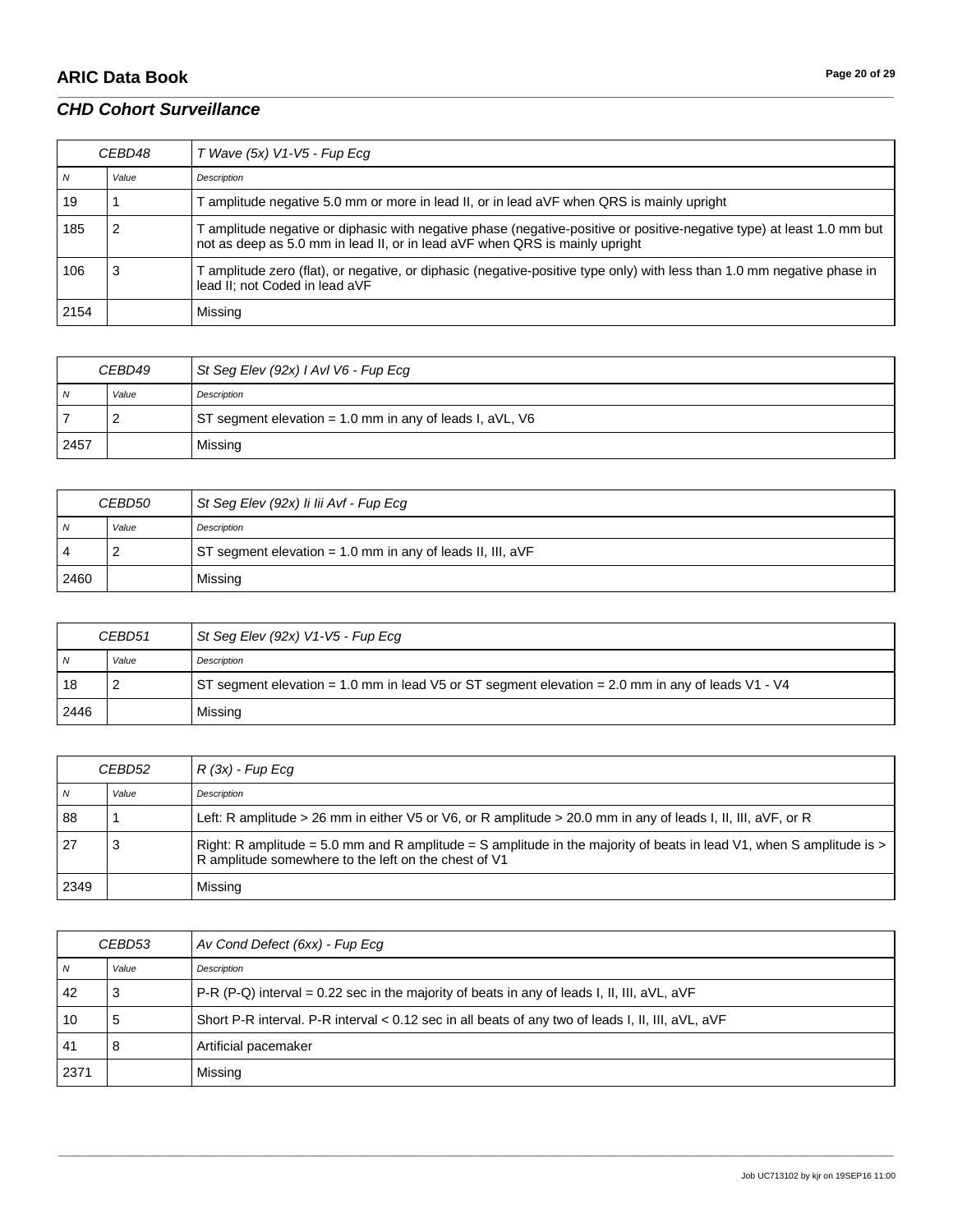# **ARIC Data Book Page 21 of 29**

### *CHD Cohort Surveillance*

| CEBD54         |       | Ventr Cond Defect (7xx) - Fup Ecg                                                                                                            |
|----------------|-------|----------------------------------------------------------------------------------------------------------------------------------------------|
| $\overline{N}$ | Value | Description                                                                                                                                  |
| 6              | 3     | Incomplete right bundle branch block. QRS duration < 0.12 sec in each of leads I, II, III, aVL, aVF, and R' > R in either<br>of leads V1, V2 |
| 18             | 4     |                                                                                                                                              |
| 5              | 5     |                                                                                                                                              |
|                | 8     |                                                                                                                                              |
| 50             | 11    |                                                                                                                                              |
| 80             | 21    |                                                                                                                                              |
| 2304           |       | Missing                                                                                                                                      |

\_\_\_\_\_\_\_\_\_\_\_\_\_\_\_\_\_\_\_\_\_\_\_\_\_\_\_\_\_\_\_\_\_\_\_\_\_\_\_\_\_\_\_\_\_\_\_\_\_\_\_\_\_\_\_\_\_\_\_\_\_\_\_\_\_\_\_\_\_\_\_\_\_\_\_\_\_\_\_\_\_\_\_\_\_\_\_\_\_\_\_\_\_\_\_\_\_\_\_\_\_\_\_\_\_\_\_\_\_\_\_\_\_\_\_\_\_\_\_\_\_\_\_\_\_\_\_\_\_\_\_\_\_\_\_\_\_\_\_\_\_\_\_\_\_\_\_\_\_\_\_\_\_\_\_\_\_\_\_\_\_\_\_\_\_\_\_\_\_\_\_\_\_\_\_\_\_\_\_\_\_\_\_\_\_\_\_\_\_\_\_\_\_

| CEBD55 |       | Misc $(9x)$ 1x - Fup Ecq                                                                                                                           |
|--------|-------|----------------------------------------------------------------------------------------------------------------------------------------------------|
| N      | Value | Description                                                                                                                                        |
| 64     |       | Low QRS amplitude. QRS peak-to-peak amplitude < 5 mm in all beats in each of leads I, II, III, or < 10 mm in all beats<br>in each of leads V1 - V6 |
| 2400   |       | Missing                                                                                                                                            |

| CEBD56 |       | Misc $(9x)$ 3x - Fup Ecq                                                                                                                              |
|--------|-------|-------------------------------------------------------------------------------------------------------------------------------------------------------|
| N      | Value | Description                                                                                                                                           |
|        | - 3   | P-wave amplitude = 2.5 mm in any of leads II, III, aVF, in a majority of beats. 9-4-1 QRS transition zone at V3 or to the<br>right of V3 on the chest |
| 2463   |       | Missing                                                                                                                                               |

| CEBD57         |       | Misc (9x) 5x - Fup Ecg                                                   |
|----------------|-------|--------------------------------------------------------------------------|
| $\overline{N}$ | Value | Description                                                              |
| 4              | ు     | T-wave amplitude $> 12$ mm in any of leads I, II, III, aVL, aVF, V1 - V6 |
| 2460           |       | Missing                                                                  |

| CEBD58 |       | U Wave (Blank) - Fup Ecg |
|--------|-------|--------------------------|
| N      | Value | Description              |
| 2464   |       | Missing                  |

| CEBD59 |       | Suppression 8 - Fup Ecg |
|--------|-------|-------------------------|
| N      | Value | Description             |
| 3      |       |                         |
| .5     |       |                         |
| 2456   |       | Missing                 |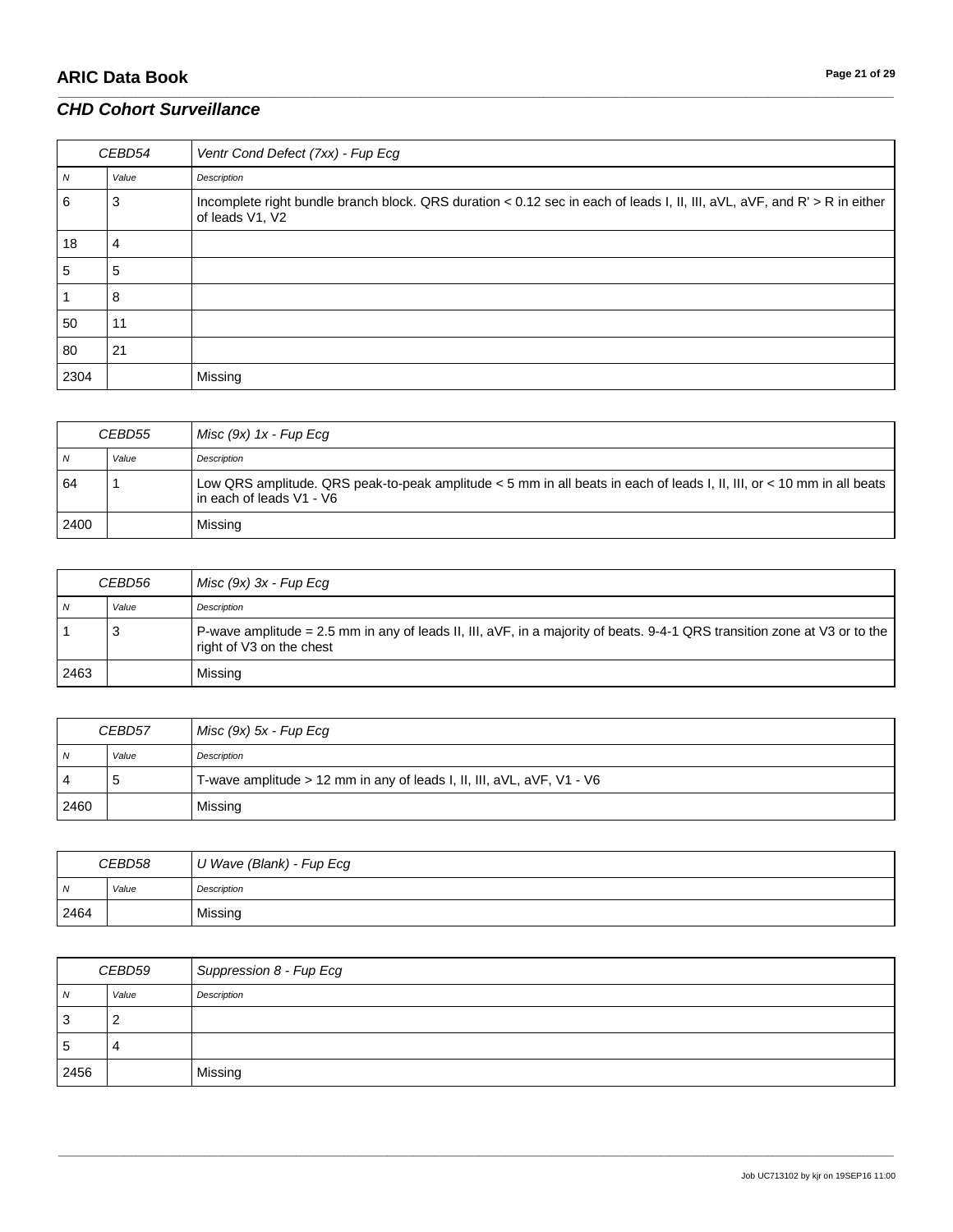# **ARIC Data Book Page 22 of 29**

# *CHD Cohort Surveillance*

| <i>CEBD60</i> |       | Technical Problem (98x) - Fup Ecg                     |
|---------------|-------|-------------------------------------------------------|
| N             | Value | Description                                           |
| 106           |       | Technical problems which interfere with coding        |
| و ،           |       | Technical problems which do not interfere with coding |
| 2349          |       | Missing                                               |

\_\_\_\_\_\_\_\_\_\_\_\_\_\_\_\_\_\_\_\_\_\_\_\_\_\_\_\_\_\_\_\_\_\_\_\_\_\_\_\_\_\_\_\_\_\_\_\_\_\_\_\_\_\_\_\_\_\_\_\_\_\_\_\_\_\_\_\_\_\_\_\_\_\_\_\_\_\_\_\_\_\_\_\_\_\_\_\_\_\_\_\_\_\_\_\_\_\_\_\_\_\_\_\_\_\_\_\_\_\_\_\_\_\_\_\_\_\_\_\_\_\_\_\_\_\_\_\_\_\_\_\_\_\_\_\_\_\_\_\_\_\_\_\_\_\_\_\_\_\_\_\_\_\_\_\_\_\_\_\_\_\_\_\_\_\_\_\_\_\_\_\_\_\_\_\_\_\_\_\_\_\_\_\_\_\_\_\_\_\_\_\_\_

| CEBD61 |       | Clear - Fup Ecg |
|--------|-------|-----------------|
| N      | Value | Description     |
| 257    | 0     |                 |
| 836    |       |                 |
| 1371   |       | Missing         |

| CEBD62 |                | Suppression Pat (6xx) - Fup Ecg |
|--------|----------------|---------------------------------|
| N      | Value          | Description                     |
| 49     |                |                                 |
| 1044   | $\overline{2}$ |                                 |
| 1371   |                | Missing                         |

| CEBD63 |             | Type Of Suppression (6xx) - Fup Ecg |
|--------|-------------|-------------------------------------|
| N      | Value       | Description                         |
| 1044   | $\mathbf 0$ |                                     |
| 3      |             |                                     |
| 41     | D           |                                     |
| 5      |             |                                     |
| 1371   |             | Missing                             |

| CEBD64         |       | <b>Bundle Branch Block - Fup Ecg</b> |
|----------------|-------|--------------------------------------|
| $\overline{N}$ | Value | Description                          |
| 50             |       |                                      |
| 80             | 2     |                                      |
| 963            | 3     |                                      |
| 1371           |       | Missing                              |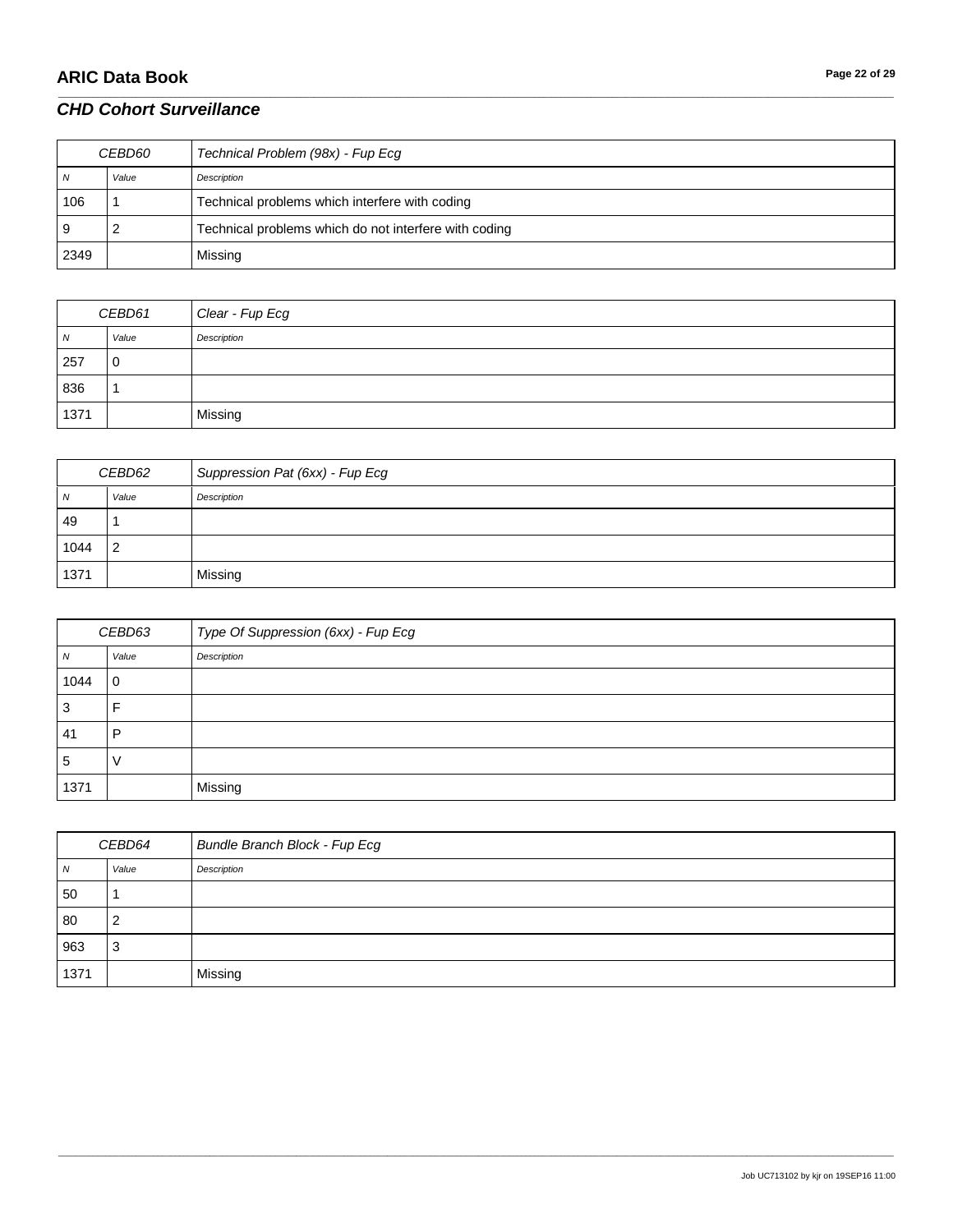| CEBD65         |                | Major Q I AvI V6 - Fup Ecg |
|----------------|----------------|----------------------------|
| $\overline{N}$ | Value          | Description                |
| $\overline{2}$ |                |                            |
| 1091           | $\overline{2}$ |                            |
| 1371           |                | Missing                    |

\_\_\_\_\_\_\_\_\_\_\_\_\_\_\_\_\_\_\_\_\_\_\_\_\_\_\_\_\_\_\_\_\_\_\_\_\_\_\_\_\_\_\_\_\_\_\_\_\_\_\_\_\_\_\_\_\_\_\_\_\_\_\_\_\_\_\_\_\_\_\_\_\_\_\_\_\_\_\_\_\_\_\_\_\_\_\_\_\_\_\_\_\_\_\_\_\_\_\_\_\_\_\_\_\_\_\_\_\_\_\_\_\_\_\_\_\_\_\_\_\_\_\_\_\_\_\_\_\_\_\_\_\_\_\_\_\_\_\_\_\_\_\_\_\_\_\_\_\_\_\_\_\_\_\_\_\_\_\_\_\_\_\_\_\_\_\_\_\_\_\_\_\_\_\_\_\_\_\_\_\_\_\_\_\_\_\_\_\_\_\_\_\_

| CEBD66         |       | Minor Q I AvI V6 - Fup Ecg |
|----------------|-------|----------------------------|
| $\overline{N}$ | Value | Description                |
| 6              |       |                            |
| 1087           | 2     |                            |
| 1371           |       | Missing                    |

| CEBD67 |                | Major Q Ii lii Avf - Fup Ecg |
|--------|----------------|------------------------------|
| N      | Value          | Description                  |
| 14     |                |                              |
| 1079   | $\overline{2}$ |                              |
| 1371   |                | Missing                      |

| CEBD68     |       | Minor Q Ii lii Avf - Fup Ecg |
|------------|-------|------------------------------|
| $\sqrt{N}$ | Value | Description                  |
| 16         |       |                              |
| 1077       | 2     |                              |
| 1371       |       | Missing                      |

| CEBD69 |       | Major Q V1-V5 - Fup Ecg |
|--------|-------|-------------------------|
| N      | Value | Description             |
| 61     |       |                         |
| 1032   | - 2   |                         |
| 1371   |       | Missing                 |

| CEBD70         |                | Minor Q V1-V5 - Fup Ecg |
|----------------|----------------|-------------------------|
| $\overline{M}$ | Value          | Description             |
| 69             |                |                         |
| 1024           | $\overline{2}$ |                         |
| 1371           |                | Missing                 |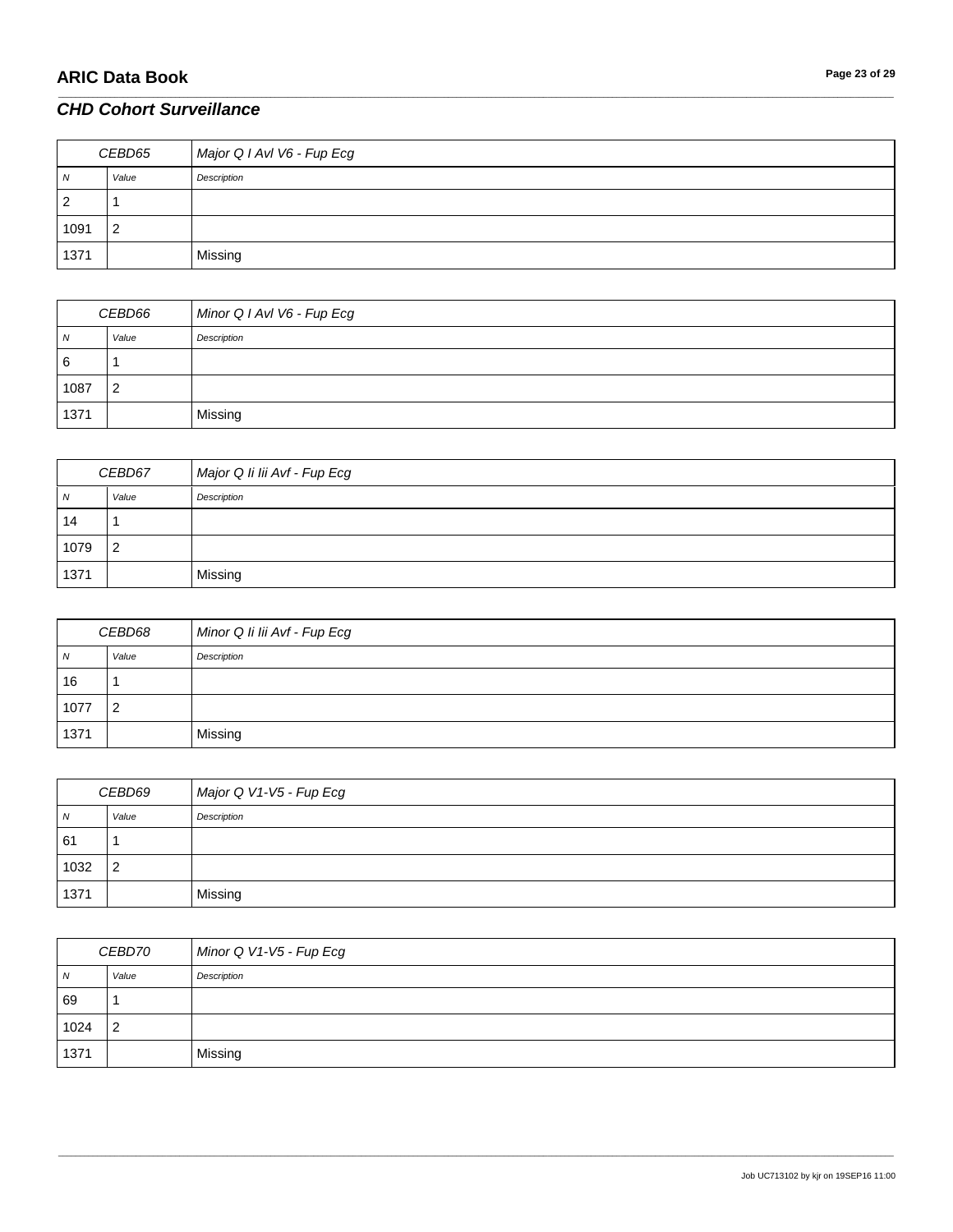| CEBD71         |       | Third Or Last - Fup Ecg |
|----------------|-------|-------------------------|
| $\overline{N}$ | Value | Description             |
| 1093           | ۰     |                         |
| 1371           |       | Missing                 |

\_\_\_\_\_\_\_\_\_\_\_\_\_\_\_\_\_\_\_\_\_\_\_\_\_\_\_\_\_\_\_\_\_\_\_\_\_\_\_\_\_\_\_\_\_\_\_\_\_\_\_\_\_\_\_\_\_\_\_\_\_\_\_\_\_\_\_\_\_\_\_\_\_\_\_\_\_\_\_\_\_\_\_\_\_\_\_\_\_\_\_\_\_\_\_\_\_\_\_\_\_\_\_\_\_\_\_\_\_\_\_\_\_\_\_\_\_\_\_\_\_\_\_\_\_\_\_\_\_\_\_\_\_\_\_\_\_\_\_\_\_\_\_\_\_\_\_\_\_\_\_\_\_\_\_\_\_\_\_\_\_\_\_\_\_\_\_\_\_\_\_\_\_\_\_\_\_\_\_\_\_\_\_\_\_\_\_\_\_\_\_\_\_

| CEBD72 |       | Cond 1 - Lead 1, Ed1 |
|--------|-------|----------------------|
| N      | Value | Description          |
| ◠<br>- | 3     |                      |
| 2462   |       | Missing              |

| CEBD73      |       | Cond 1 - Lead 2, Ed1 |
|-------------|-------|----------------------|
| N           | Value | Description          |
| 2           |       |                      |
| $\mathbf b$ | 3     |                      |
| 2457        |       | Missing              |

| CEBD74         |       | Cond 1 - Lead 3, Ed1 |
|----------------|-------|----------------------|
| $\overline{N}$ | Value | Description          |
| -5             |       |                      |
| 11             | 3     |                      |
|                |       |                      |
| 2447           |       | Missing              |

| CEBD75         |       | Cond 2 - Lead 1, Ed1 |
|----------------|-------|----------------------|
| $\overline{N}$ | Value | Description          |
| 2464           |       | Missing              |

| CEBD76 |       | Cond 2 - Lead 2, Ed1 |
|--------|-------|----------------------|
| N      | Value | Description          |
|        | చ     |                      |
| 2463   |       | Missing              |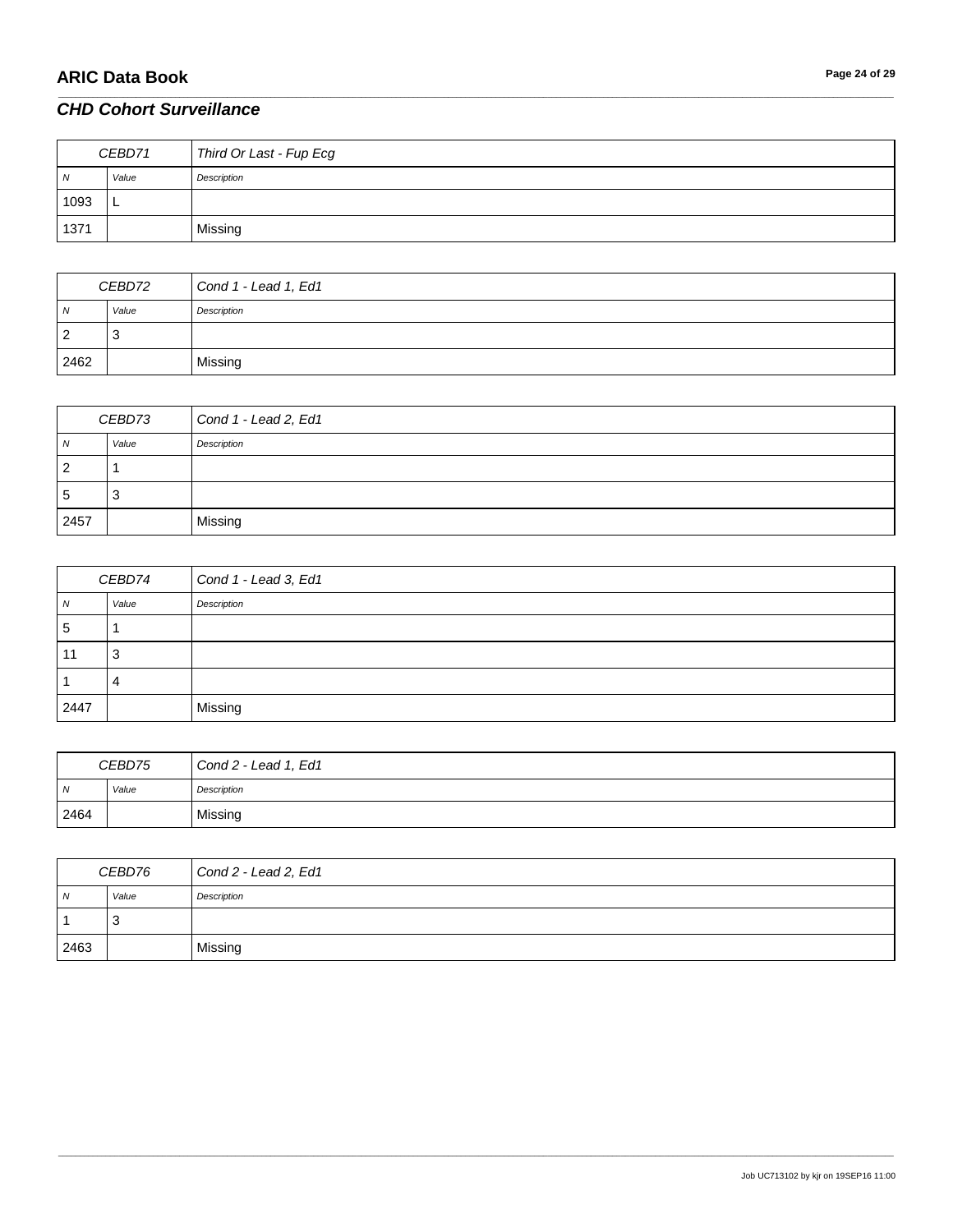| CEBD77 |       | Cond 2 - Lead 3, Ed1 |
|--------|-------|----------------------|
| N      | Value | Description          |
| 4      |       |                      |
|        | J.    |                      |
| 2459   |       | Missing              |

\_\_\_\_\_\_\_\_\_\_\_\_\_\_\_\_\_\_\_\_\_\_\_\_\_\_\_\_\_\_\_\_\_\_\_\_\_\_\_\_\_\_\_\_\_\_\_\_\_\_\_\_\_\_\_\_\_\_\_\_\_\_\_\_\_\_\_\_\_\_\_\_\_\_\_\_\_\_\_\_\_\_\_\_\_\_\_\_\_\_\_\_\_\_\_\_\_\_\_\_\_\_\_\_\_\_\_\_\_\_\_\_\_\_\_\_\_\_\_\_\_\_\_\_\_\_\_\_\_\_\_\_\_\_\_\_\_\_\_\_\_\_\_\_\_\_\_\_\_\_\_\_\_\_\_\_\_\_\_\_\_\_\_\_\_\_\_\_\_\_\_\_\_\_\_\_\_\_\_\_\_\_\_\_\_\_\_\_\_\_\_\_\_

| CEBD78 |       | Cond $3$ - Lead 1, Ed2, 3, 4 |
|--------|-------|------------------------------|
| N      | Value | Description                  |
| 2464   |       | Missing                      |

| CEBD79 |       | Cond $3 -$ Lead 2, Ed2, 3, 4 |
|--------|-------|------------------------------|
| N      | Value | Description                  |
| 2      | 3     |                              |
| 2462   |       | Missing                      |

| <i>CEBD80</i>  |       | Cond 3 - Lead 3, Ed2, 3, 4 |
|----------------|-------|----------------------------|
| $\overline{N}$ | Value | Description                |
|                |       |                            |
| 3              | ڻ     |                            |
| 2460           |       | Missing                    |

| CEBD81 |       | Cond 4 - Lead 1, Ed5, 6, 7 |
|--------|-------|----------------------------|
| N      | Value | Description                |
|        |       |                            |
| 2      | ు     |                            |
| 2461   |       | Missing                    |

| CEBD82         |       | Cond 4 - Lead 2, Ed5,6,7 |
|----------------|-------|--------------------------|
| $\overline{N}$ | Value | Description              |
| -5             |       |                          |
|                | చ     |                          |
| 2452           |       | Missing                  |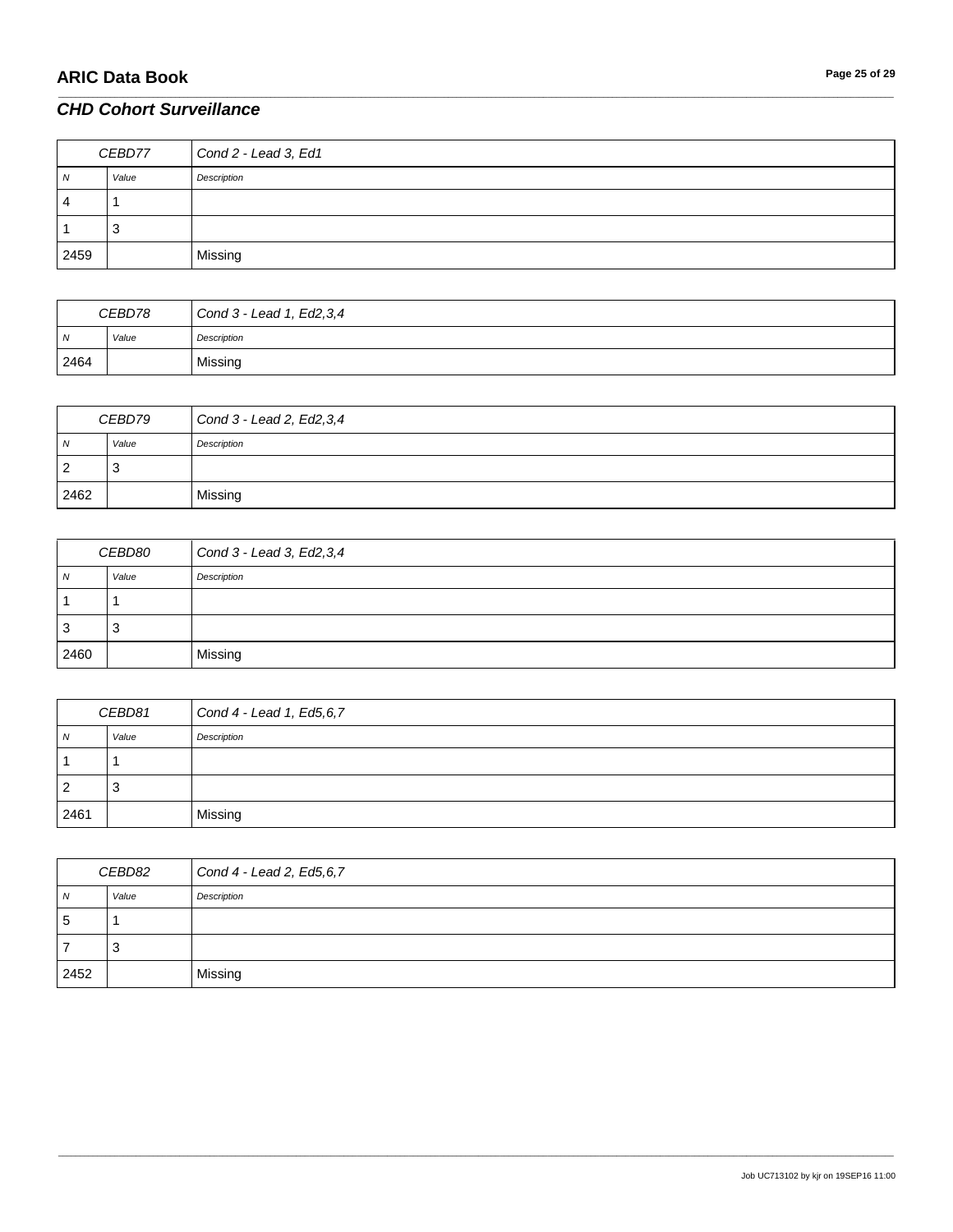# **ARIC Data Book Page 26 of 29**

# *CHD Cohort Surveillance*

| CEBD83 |        | Cond 4 - Lead 3, Ed5, 6, 7 |
|--------|--------|----------------------------|
| 1V     | Value  | Description                |
| 17     |        |                            |
| 19     | ິ<br>ت |                            |
|        |        |                            |
| 2427   |        | Missing                    |

\_\_\_\_\_\_\_\_\_\_\_\_\_\_\_\_\_\_\_\_\_\_\_\_\_\_\_\_\_\_\_\_\_\_\_\_\_\_\_\_\_\_\_\_\_\_\_\_\_\_\_\_\_\_\_\_\_\_\_\_\_\_\_\_\_\_\_\_\_\_\_\_\_\_\_\_\_\_\_\_\_\_\_\_\_\_\_\_\_\_\_\_\_\_\_\_\_\_\_\_\_\_\_\_\_\_\_\_\_\_\_\_\_\_\_\_\_\_\_\_\_\_\_\_\_\_\_\_\_\_\_\_\_\_\_\_\_\_\_\_\_\_\_\_\_\_\_\_\_\_\_\_\_\_\_\_\_\_\_\_\_\_\_\_\_\_\_\_\_\_\_\_\_\_\_\_\_\_\_\_\_\_\_\_\_\_\_\_\_\_\_\_\_

| CEBD84         |       | Cond $5$ - Lead 1, $Ev1$ -Ev $8$ |
|----------------|-------|----------------------------------|
| $\overline{N}$ | Value | Description                      |
| 2464           |       | Missing                          |

| CEBD85         |       | Cond $5$ - Lead 2, $Ev1$ -Ev $8$ |
|----------------|-------|----------------------------------|
| $\overline{M}$ | Value | Description                      |
| 2464           |       | Missing                          |

| CEBD86         |       | Cond $5$ - Lead 3, $Ev1$ -Ev $8$ |
|----------------|-------|----------------------------------|
| $\overline{M}$ | Value | Description                      |
| 2464           |       | Missing                          |

| CEBD87 |       | Cond $7 -$ Lead 1, Ed2, 5, ev1 |
|--------|-------|--------------------------------|
| N      | Value | Description                    |
| 14     |       |                                |
| 5      | 3     |                                |
| 3      |       |                                |
| 2442   |       | Missing                        |

| CEBD88 |                          | Cond $7 -$ Lead 2, Ed2, 5, ev1 |
|--------|--------------------------|--------------------------------|
| N      | Value                    | Description                    |
| 8      |                          |                                |
| 2      | C,                       |                                |
|        | $\overline{\phantom{a}}$ |                                |
| 2453   |                          | Missing                        |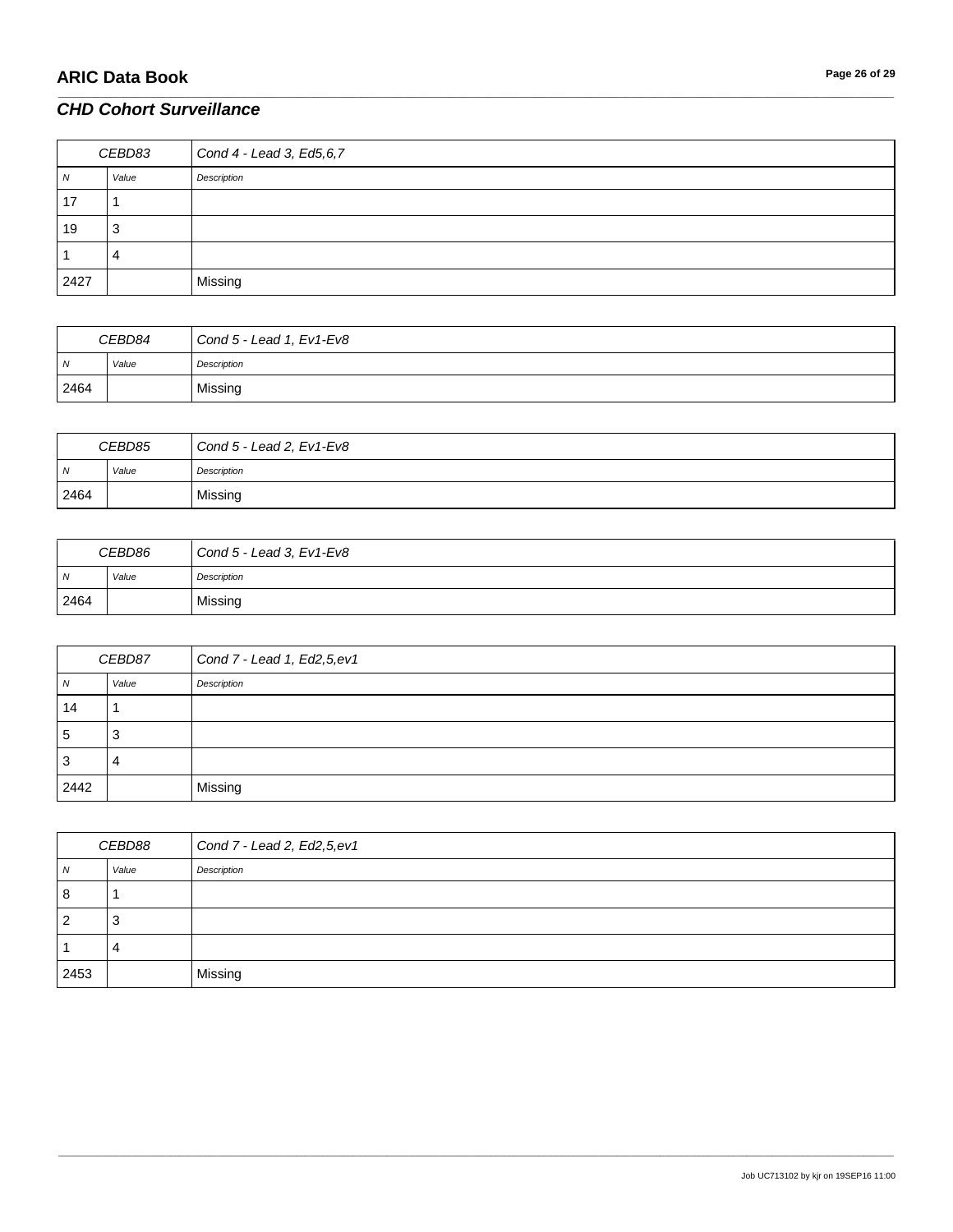| CEBD89         |       | Cond 7 - Lead 3, Ed2, 5, ev1 |
|----------------|-------|------------------------------|
| N              | Value | Description                  |
| 15             |       |                              |
| $\overline{2}$ | đ     |                              |
| 2447           |       | Missing                      |

\_\_\_\_\_\_\_\_\_\_\_\_\_\_\_\_\_\_\_\_\_\_\_\_\_\_\_\_\_\_\_\_\_\_\_\_\_\_\_\_\_\_\_\_\_\_\_\_\_\_\_\_\_\_\_\_\_\_\_\_\_\_\_\_\_\_\_\_\_\_\_\_\_\_\_\_\_\_\_\_\_\_\_\_\_\_\_\_\_\_\_\_\_\_\_\_\_\_\_\_\_\_\_\_\_\_\_\_\_\_\_\_\_\_\_\_\_\_\_\_\_\_\_\_\_\_\_\_\_\_\_\_\_\_\_\_\_\_\_\_\_\_\_\_\_\_\_\_\_\_\_\_\_\_\_\_\_\_\_\_\_\_\_\_\_\_\_\_\_\_\_\_\_\_\_\_\_\_\_\_\_\_\_\_\_\_\_\_\_\_\_\_\_

| CEBD90 |           | Cond 8 - Lead 1, Ev2 |
|--------|-----------|----------------------|
| N      | Value     | Description          |
| 2      | - 2<br>د. |                      |
| 2462   |           | Missing              |

| CEBD91         |       | Cond $8$ - Lead 2, $Ev2$ |
|----------------|-------|--------------------------|
| $\overline{M}$ | Value | Description              |
| 2464           |       | Missing                  |

| CEBD92         |       | Cond $8$ - Lead 3, Ev2 |
|----------------|-------|------------------------|
| N              | Value | Description            |
|                |       |                        |
| $\overline{2}$ | 3     |                        |
| 2461           |       | Missing                |

| CEBD93         |       | Cond 9 - Lead 1, Ev1 |
|----------------|-------|----------------------|
| $\overline{N}$ | Value | Description          |
| 60             | 2     |                      |
| $\overline{2}$ | -3    |                      |
|                | 4     |                      |
| 2401           |       | Missing              |

| CEBD94      |       | Cond 9 - Lead 2, Ev1 |
|-------------|-------|----------------------|
| N           | Value | Description          |
| -21         | 2     |                      |
|             | J     |                      |
| $\mathbf b$ | 4     |                      |
| 2437        |       | Missing              |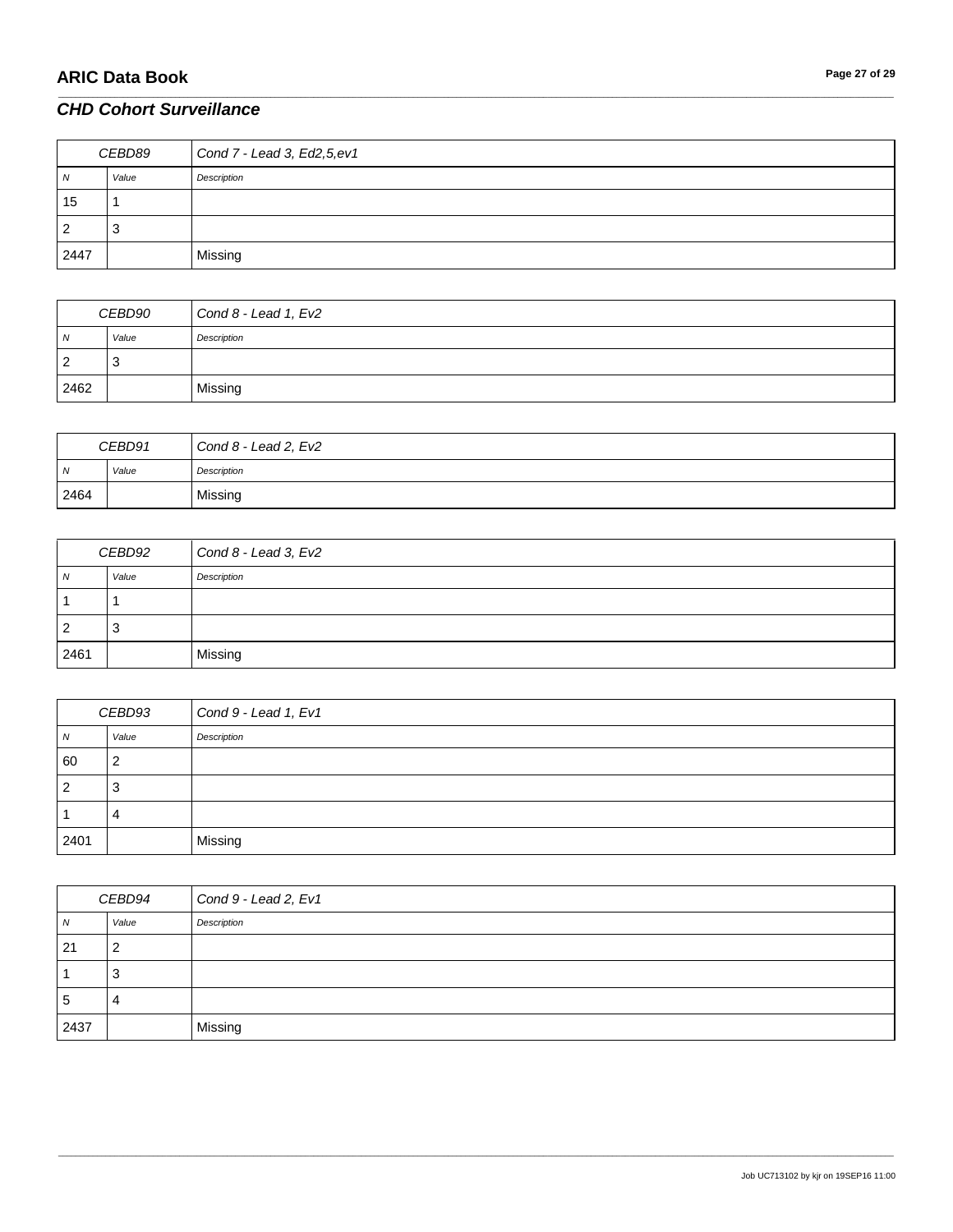| CEBD95 |       | Cond 9 - Lead 3, Ev1 |
|--------|-------|----------------------|
| N      | Value | Description          |
| 40     |       |                      |
| 5      | ۰J    |                      |
| 2419   |       | Missing              |

\_\_\_\_\_\_\_\_\_\_\_\_\_\_\_\_\_\_\_\_\_\_\_\_\_\_\_\_\_\_\_\_\_\_\_\_\_\_\_\_\_\_\_\_\_\_\_\_\_\_\_\_\_\_\_\_\_\_\_\_\_\_\_\_\_\_\_\_\_\_\_\_\_\_\_\_\_\_\_\_\_\_\_\_\_\_\_\_\_\_\_\_\_\_\_\_\_\_\_\_\_\_\_\_\_\_\_\_\_\_\_\_\_\_\_\_\_\_\_\_\_\_\_\_\_\_\_\_\_\_\_\_\_\_\_\_\_\_\_\_\_\_\_\_\_\_\_\_\_\_\_\_\_\_\_\_\_\_\_\_\_\_\_\_\_\_\_\_\_\_\_\_\_\_\_\_\_\_\_\_\_\_\_\_\_\_\_\_\_\_\_\_\_

| CEBD96 |       | Cond 10-Lead 1, Ev2 |
|--------|-------|---------------------|
| N      | Value | Description         |
| 2      | ∠     |                     |
| 2462   |       | Missing             |

| CEBD97 |       | Cond 10-Lead 2, Ev2 |
|--------|-------|---------------------|
| N      | Value | Description         |
|        | _     |                     |
| 2463   |       | Missing             |

| CEBD98         |       | Cond 10- Lead 3, Ev2 |
|----------------|-------|----------------------|
| $\overline{M}$ | Value | Description          |
| 4              |       |                      |
| $\overline{2}$ | ు     |                      |
| 2458           |       | Missing              |

| CEBD99     |       | Cond 11- Lead 1, Ev6 |
|------------|-------|----------------------|
| $\sqrt{N}$ | Value | Description          |
| 2464       |       | Missing              |

| CEBDFLAG       |       | $=1$ If Cebd (Or Other Ver) Is Present |
|----------------|-------|----------------------------------------|
| $\overline{N}$ | Value | Description                            |
| 1366           |       |                                        |
| 1098           |       | Missing                                |

| <b>CONTYR</b> |       | Contact Year - Surv. Record Seq. Number |
|---------------|-------|-----------------------------------------|
| N             | Value | Description                             |
| 2464          |       |                                         |